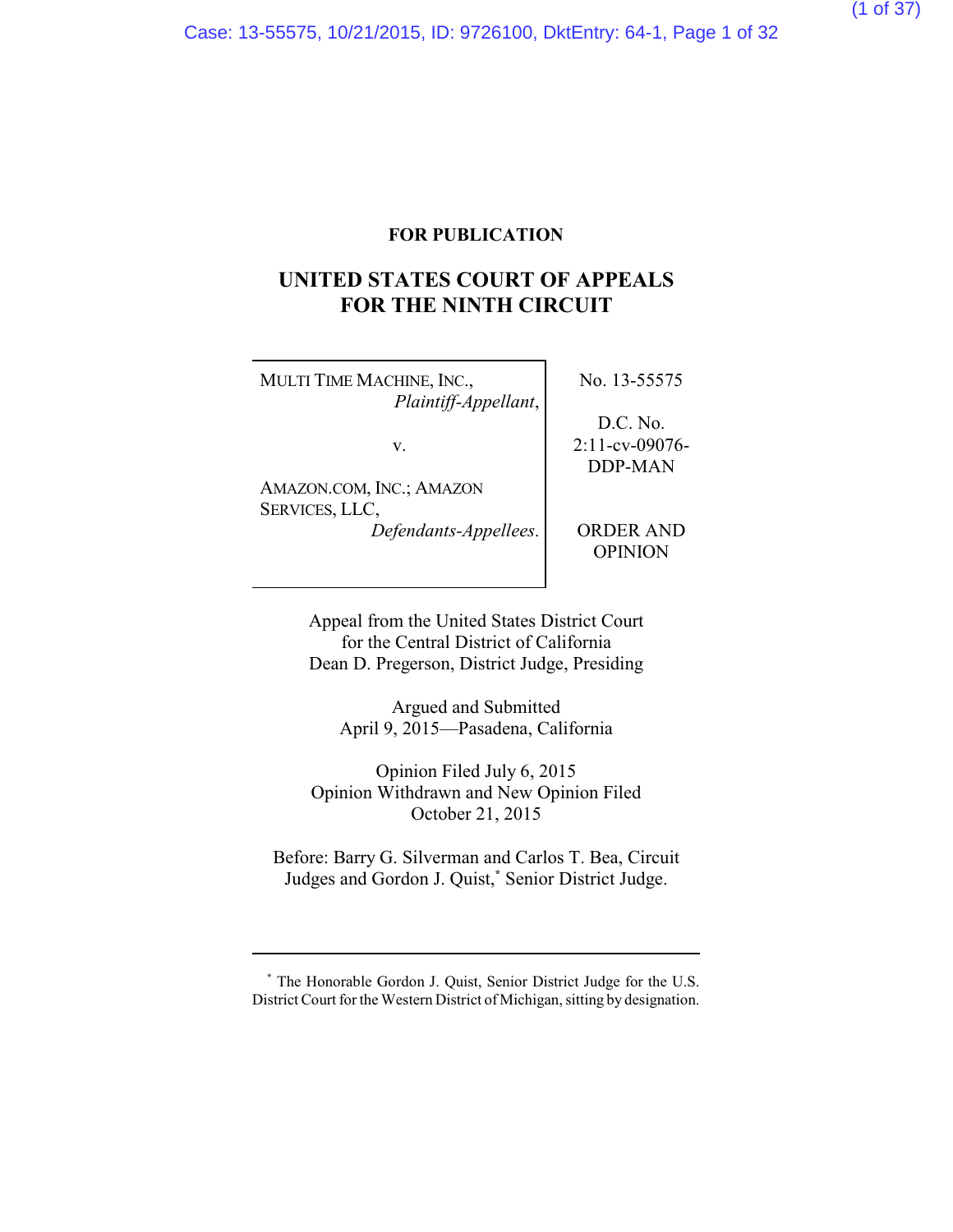Order; Opinion by Judge Silverman; Dissent by Judge Bea

## **SUMMARY\*\***

#### **Trademark**

The panel granted a petition for panel rehearing, denied as moot a petition for rehearing en banc, withdrew its opinion, and filed a superseding opinion and dissent in an appeal from the district court's summary judgment in a trademark infringement action under the Lanham Act against online retailer Amazon.com.

Multi Time Machine, Inc., manufacturer of MTM Special Ops watches, alleged that Amazon's website infringed its trademark because of the manner in which the website responded to a shopper's search request for the watches. Affirming the district court's summary judgment in favor of Amazon, the panel held that Amazon's search results page did not create a likelihood of confusion by displaying a list of several other brands of military style watches. The panel concluded that because the page clearly labeled the name and manufacturer of each product offered for sale and even included photographs of the items, no reasonably prudent shopper accustomed to shopping online would likely be confused as to the source of the products.

**<sup>\*\*</sup>** This summary constitutes no part of the opinion of the court. It has been prepared by court staff for the convenience of the reader.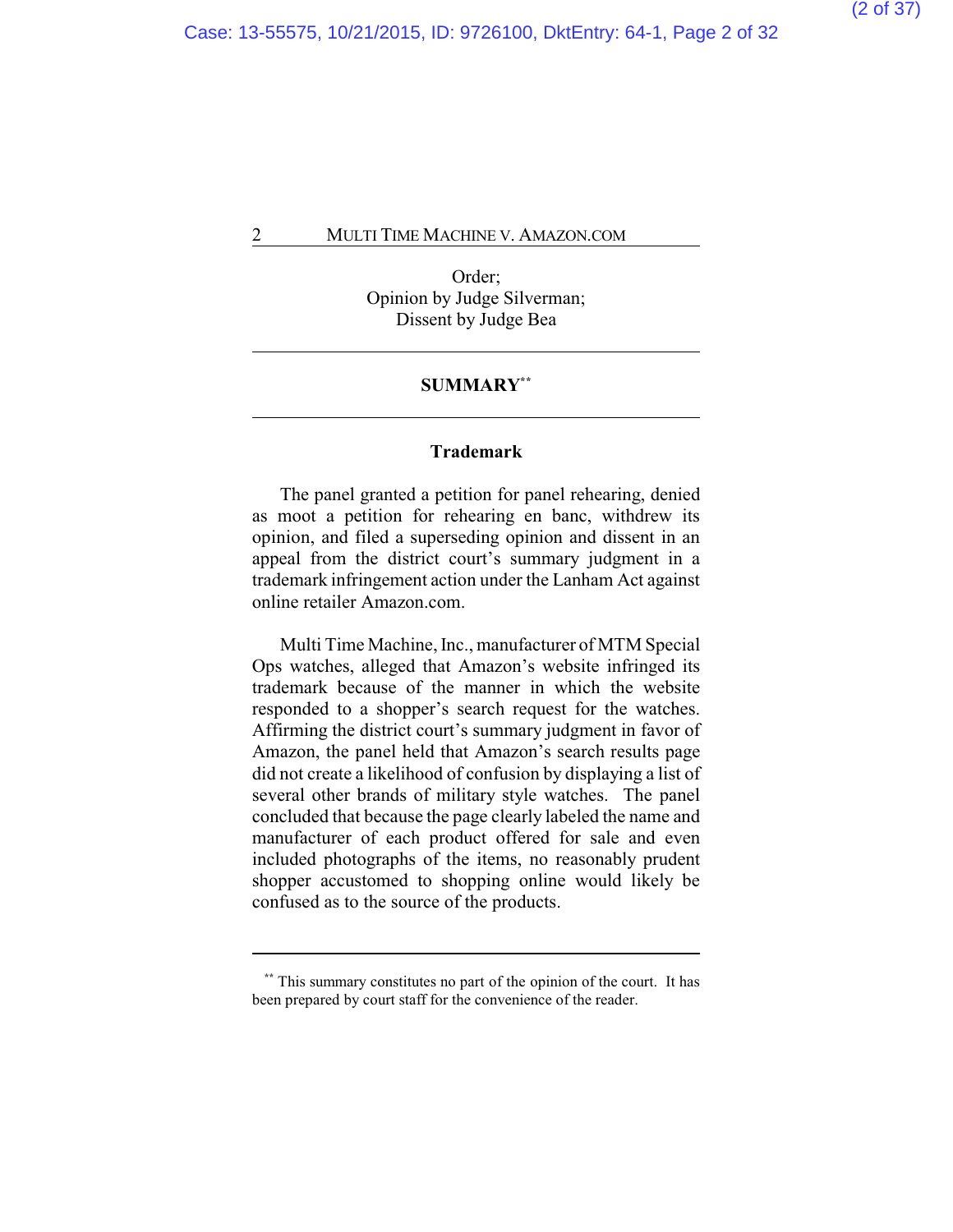Dissenting, Judge Bea wrote that there was a genuine issue of material fact regarding "initial interest confusion."

#### **COUNSEL**

Eric Levinrad (argued) and Ryan Stonerock, Wolf, Rifkin, Shapiro, Schulman, & Rabkin, LLP, Los Angeles, California; Jeffrey Cohen, Millen, White, Zelano & Branigan, P.C., Arlington, Virginia, for Plaintiff-Appellant.

Marc C. Levy (argued) and Kathryn Feiereisel, Faegre Baker Daniels LLP, Denver, Colorado, for Defendants-Appellees.

Paul Alan Levy and Scott Michelman, Public Citizen Litigation Group, Washington, D.C., for Amici Curiae Public Citizen, Inc., and Electronic Frontier Foundation.

Catherine R. Gellis, Sausalito, California; Rebecca Tushnet, Georgetown Law School, Washington, D.C., for Amicus Curiae Intellectual Property Law Professors.

Margret Caruso and Carolyn Thomas, Quinn Emanuel Urquhart & Sullivan LLP, Redwood Shores, California, for Amici Curiae Google, Inc., Pinterest, Inc., Yahoo! Inc., eBay, Inc., and Twitter, Inc.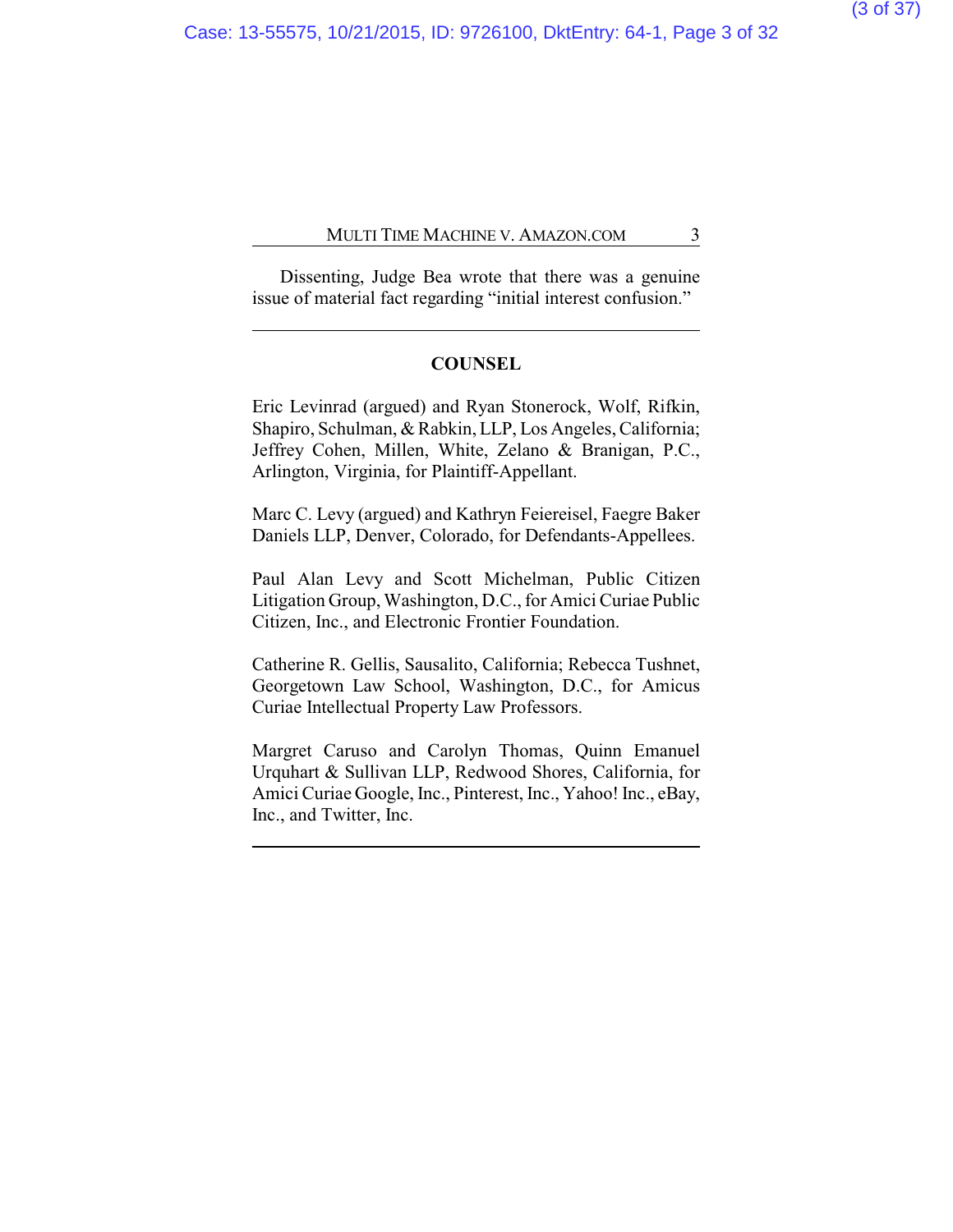#### **ORDER**

Judges Silverman and Quist have voted to grant panel rehearing. Judge Bea has voted to deny rehearing. The petition for rehearing en banc is now moot. The Opinion filed July 6, 2015, and appearing at 792 F.3d 1070 (9th Cir. 2015), is withdrawn. The Superseding Opinion and Dissent are filed contemporaneouslywith this order. The parties may file additional petitions for panel rehearing or rehearing en banc.

#### **OPINION**

SILVERMAN, Circuit Judge:

In the present appeal, we must decide whether the following scenario constitutes trademark infringement: A customer goes online to Amazon.com looking for a certain military-style wristwatch — specifically the "MTM Special Ops" — marketed and manufactured by Plaintiff Multi Time Machine, Inc. The customer types "mtm special ops" in the search box and presses "enter." Because Amazon does not sell the MTM Special Ops watch, what the search produces is a list, with photographs, of several other brands of military style watches that Amazon *does* carry, specifically identified by their brand names – Luminox, Chase-Durer, TAWATEC, and Modus.

MTM brought suit alleging that Amazon's response to a search for the MTM Special Ops watch on its website is trademark infringement in violation of the Lanham Act. MTM contends that Amazon's search results page creates a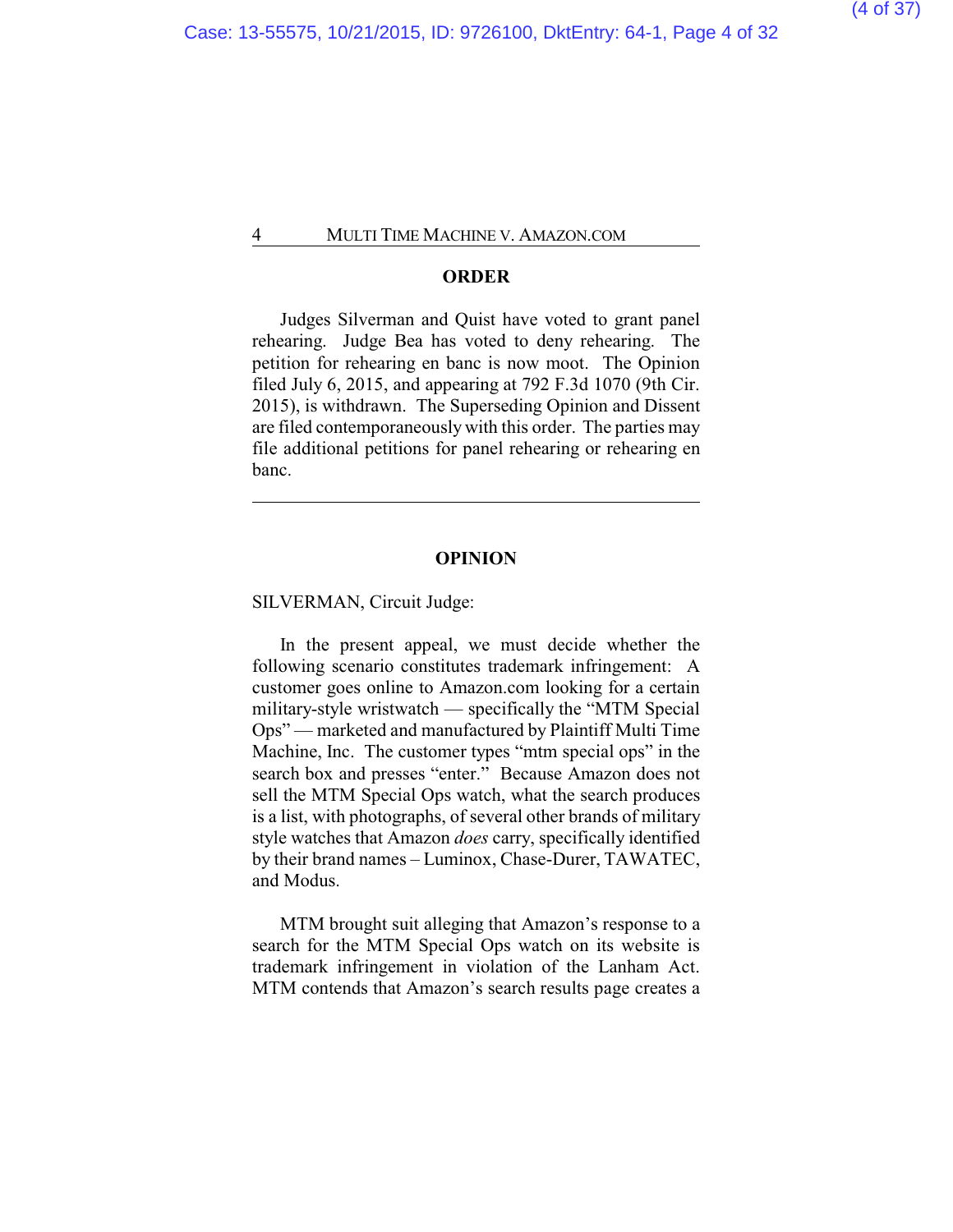likelihood of confusion, even though there is no evidence of any actual confusion and even though the other brands are clearly identified by name. The district court granted summary judgment in favor of Amazon, and MTM now appeals.

We affirm. "The core element of trademark infringement" is whether the defendant's conduct "is likely to confuse customers about the source of the products." *E. & J. Gallo Winery v. Gallo Cattle Co.*, 967 F.2d 1280, 1290 (9th Cir. 1992). Because Amazon's search results page clearly labels the name and manufacturer of each product offered for sale and even includes photographs of the items, no reasonably prudent consumer accustomed to shopping online would likely be confused as to the source of the products. Thus, summary judgment of MTM's trademark claims was proper.

### **I. Factual and Procedural Background**

MTM manufactures and markets watches under various brand names including MTM, MTM Special Ops, and MTM Military Ops. MTM holds the federally registered trademark "MTM Special Ops" for timepieces. MTM sells its watches directly to its customers and through various retailers. To cultivate and maintain an image as a high-end, exclusive brand, MTM does not sell its watches through Amazon.com. Further, MTM does not authorize its distributors, whose agreements require them to seek MTM's permission to sell MTM's products anywhere but their own retail sites, to sell MTM watches on Amazon.com. Therefore, MTM watches have never been available for sale on Amazon.com.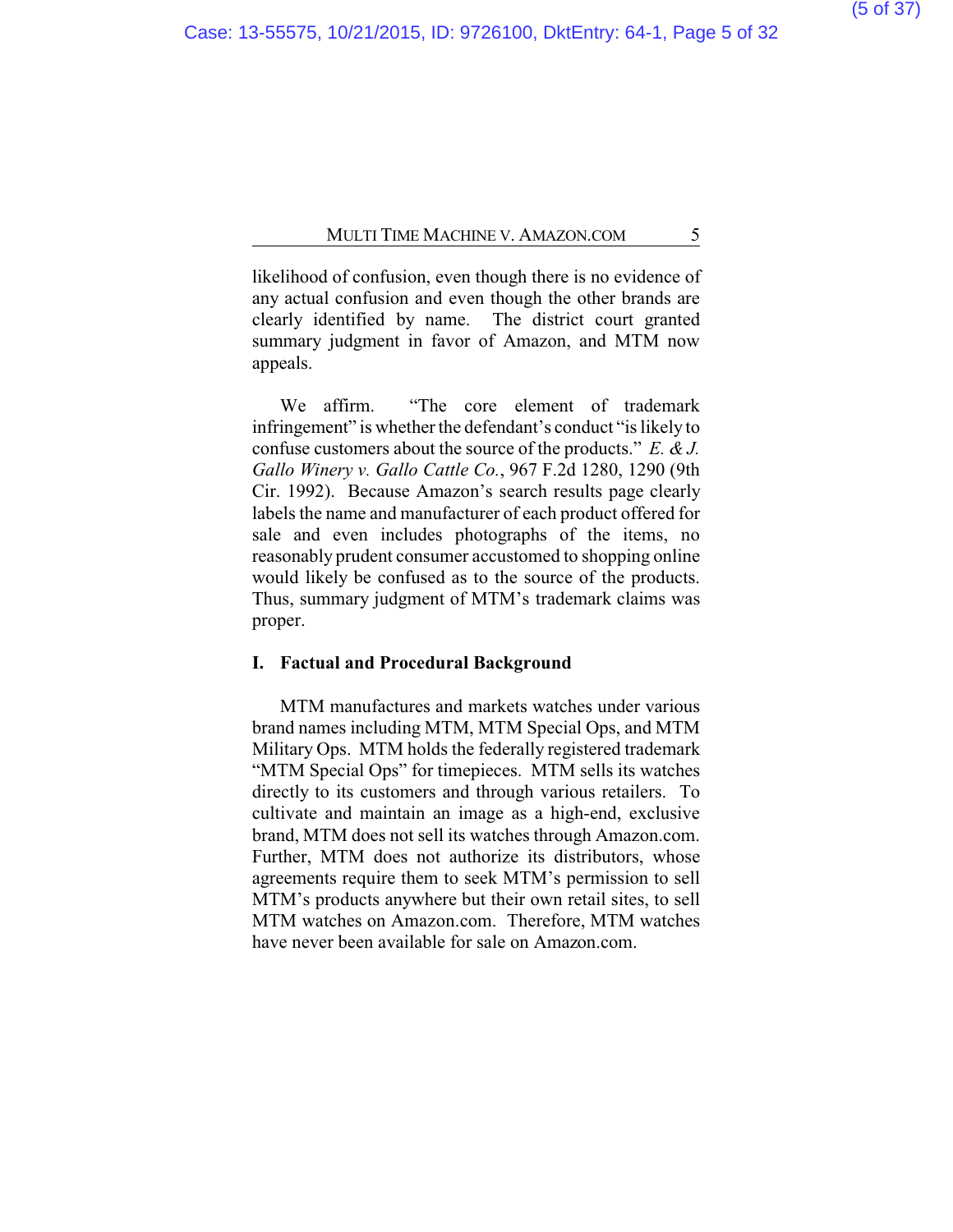Amazon is an online retailer that purports to offer "Earth's Biggest Selection of products." Amazon has designed its website to enable millions of unique products to be sold by both Amazon and third party sellers across dozens of product categories.

Consumers who wish to shop for products on Amazon's website can utilize Amazon's search function. The search function enables consumers to navigate Amazon.com's large marketplace by providing consumers with relevant results in response to the consumer's query. In order to provide search results in which the consumer is most likely to be interested, Amazon's search function does not simply match the words in the user's query to words in a document, such as a product description in Amazon.com's catalog. Rather, Amazon's search function – like general purpose web search engines such as Google or Bing – employs a variety of techniques, including some that rely on user behavior, to produce relevant results. By going beyond exactly matching a user's query to text describing a product, Amazon's search function can provide consumers with relevant results that would otherwise be overlooked.

Consumers who go onto Amazon.com and search for the term "mtm special ops" are directed to a search results page. On the search results page, the search query used — here, "mtm special ops" — is displayed twice: in the search query box and directly below the search query box in what is termed a "breadcrumb." The breadcrumb displays the original query, "mtm special ops," in quotation marks to provide a trail for the consumer to follow back to the original search. Directly below the breadcrumb, is a "Related Searches" field, which provides the consumer with alternative search queries in case the consumer is dissatisfied with the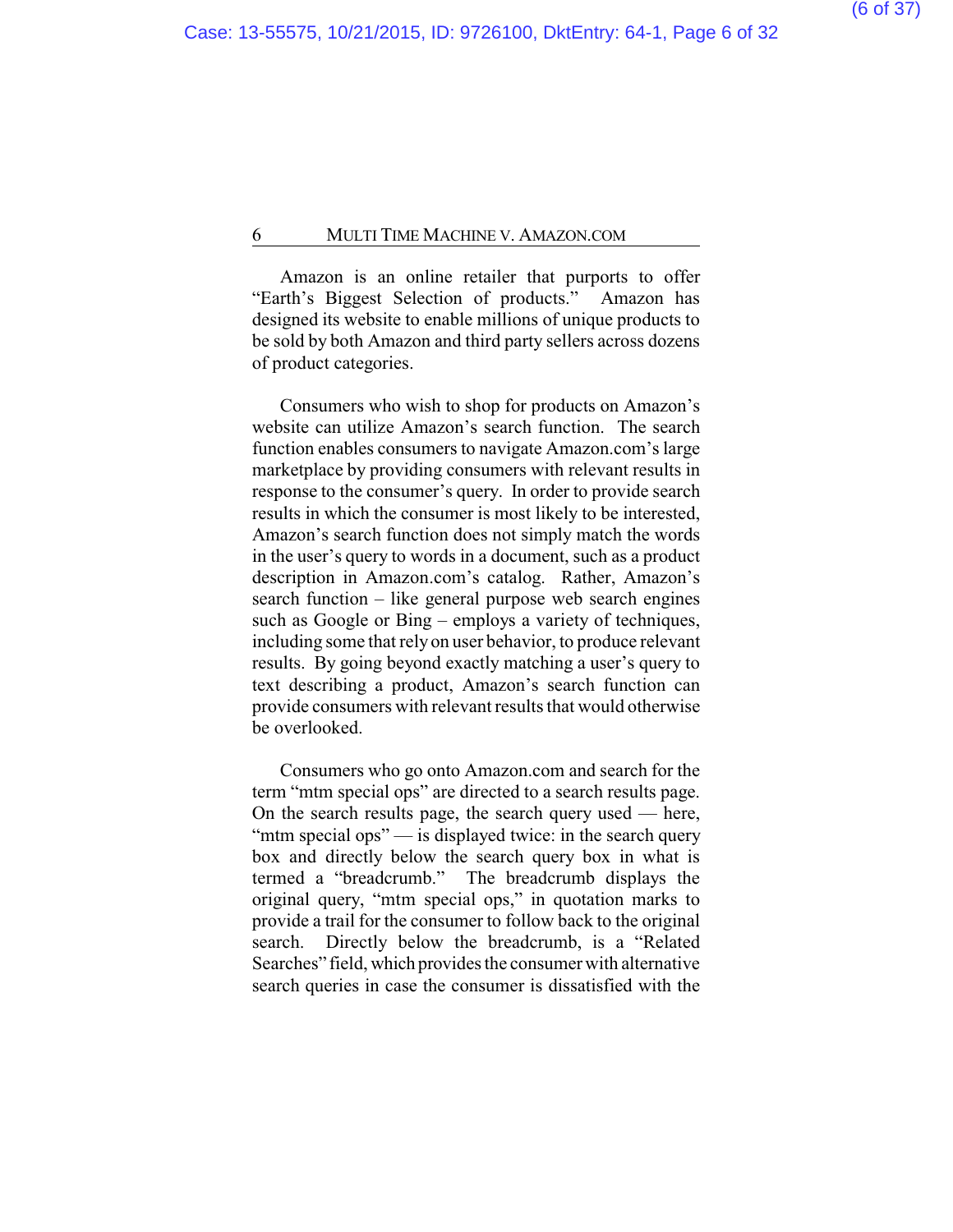results of the original search. Here, the Related Search that is suggested to the consumer is: "mtm special ops watch." Directly below the "Related Searches" field is a gray bar containing the text "Showing 10 Results." Then, directly below the gray bar is Amazon's product listings. The gray bar separates the product listings from the breadcrumb and the "Related Searches" field. The particular search results page at issue is displayed below: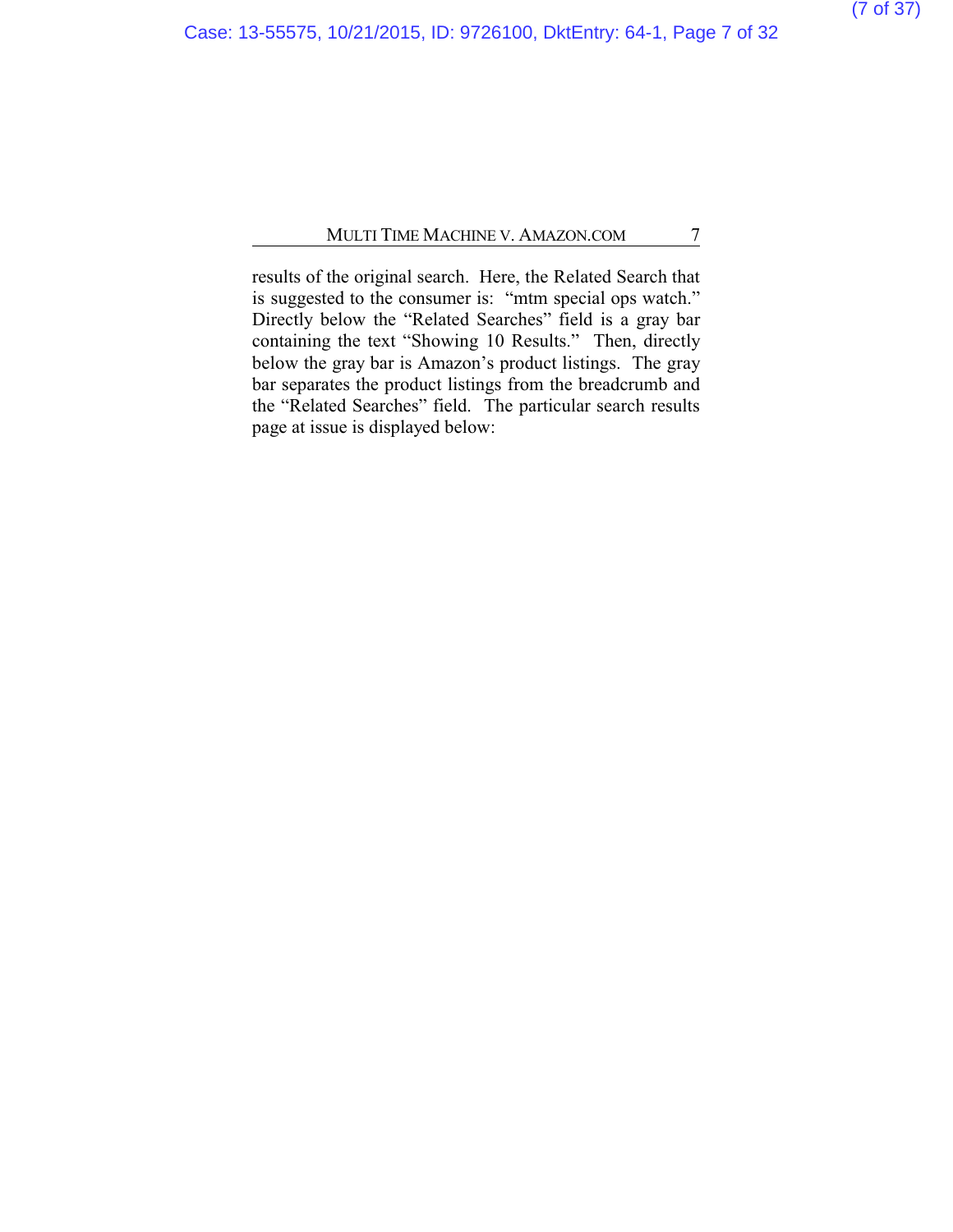Case: 13-55575, 10/21/2015, ID: 9726100, DktEntry: 64-1, Page 8 of 32

#### 8 MULTI TIME MACHINE V. AMAZON.COM



-10-

**10**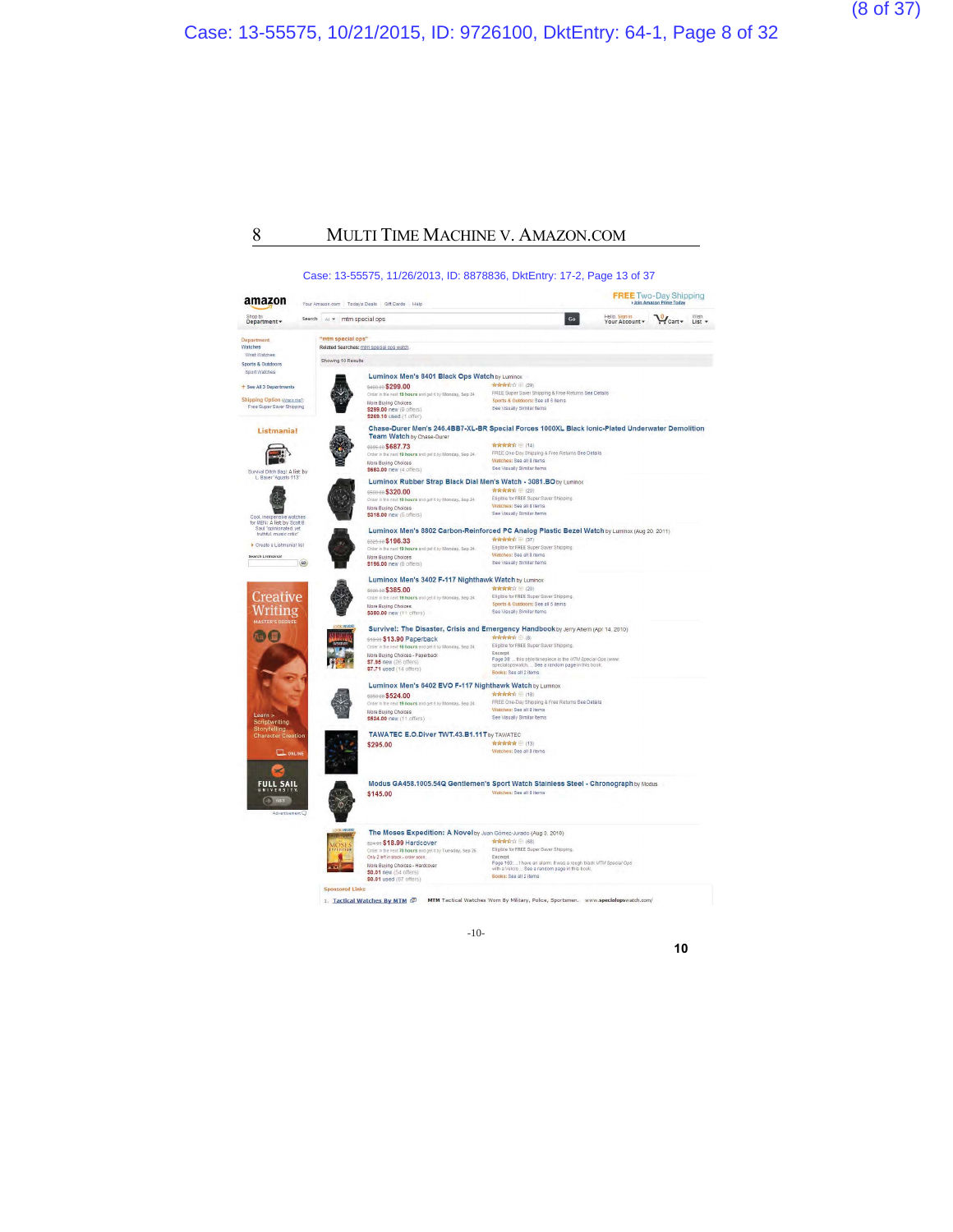MTM watches are not listed on the page for the simple reason that neither Amazon nor MTM sells MTM watches on Amazon.

MTM filed a complaint against Amazon, alleging that Amazon's search results page infringes MTM's trademarks in violation of the Lanham Act. Amazon filed a motion for summary judgment, arguing that (1) it is not using MTM's mark in commerce and (2) there is no likelihood of consumer confusion. In ruling on Amazon's motion for summary judgment, the district court declined to resolve the issue of whether Amazon is using MTM's mark in commerce, and, instead, addressed the issue of likelihood of confusion. In evaluating likelihood of confusion, the district court utilized the eight-factor test set forth in *AMF Inc. v. Sleekcraft Boats*, 599 F.2d 341 (9th Cir. 1979).**<sup>1</sup>** Relying on our recent decision in *Network Automation, Inc. v. Advanced Systems Concepts*, 638 F.3d 1137 (9th Cir. 2011), the district court focused in particular on the following factors: (1) the strength of MTM's mark; (2) the evidence of actual confusion and the evidence of no confusion; (3) the type of goods and degree of care likely to be exercised by the purchaser; and (4) the appearance of the product listings and the surrounding context on the screen displaying the results page. Upon reviewing the factors, the district court concluded that the relevant *Sleekcraft* factors established "that there is no likelihood of confusion in Amazon's use of MTM's

**<sup>1</sup>** The eight factors enumerated in *Sleekcraft* are as follows: "1. strength of the mark; 2. proximity of the goods; 3. similarity of the marks; 4. evidence of actual confusion; 5. marketing channels used; 6. type of goods and the degree of care likely to be exercised by the purchaser; 7. defendant's intent in selecting the mark; and 8. likelihood of expansion of the product lines." 599 F.2d at 348–49.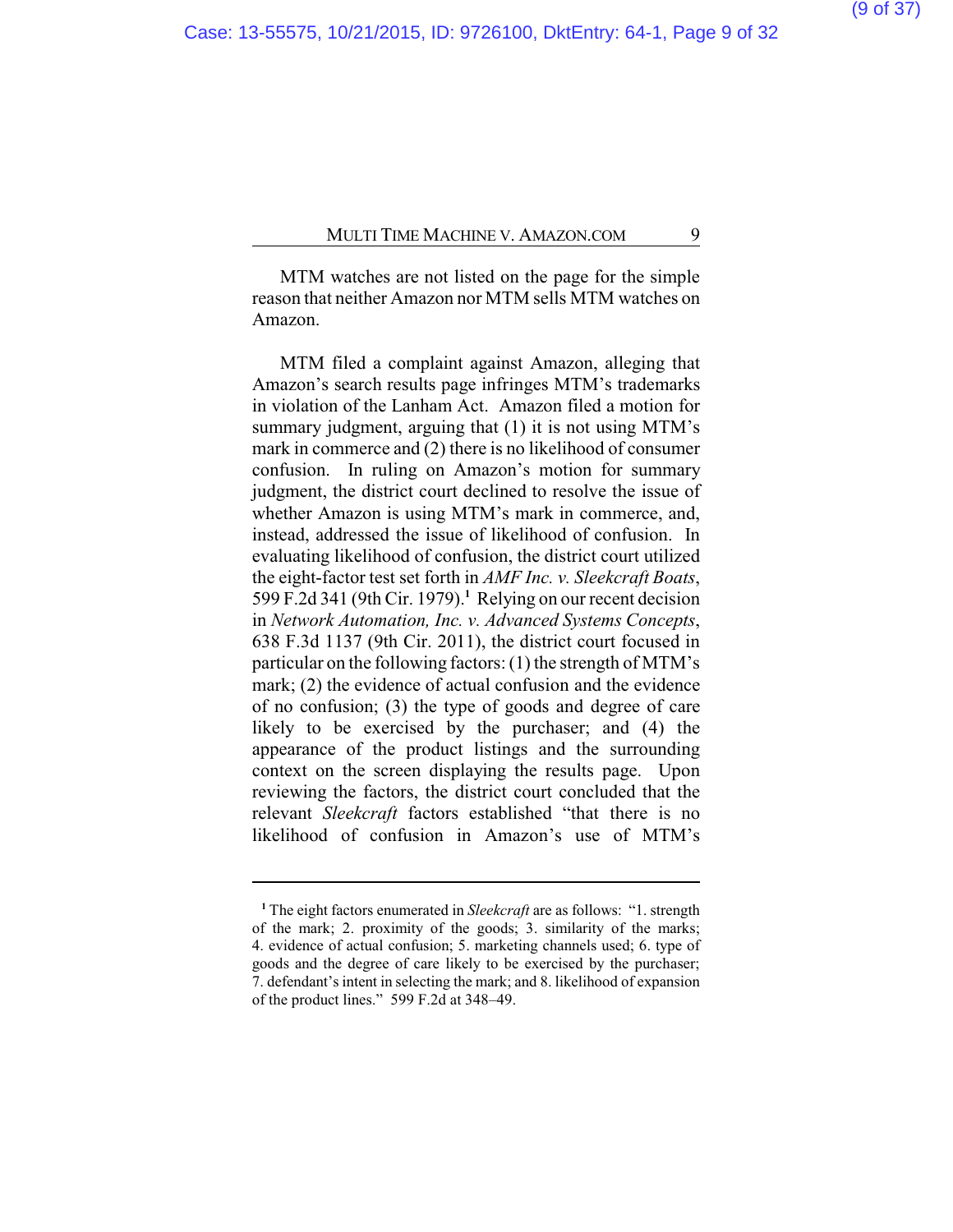trademarks in its search engine or display of search results." Therefore, the district court granted Amazon's motion for summary judgment.

#### **II. Jurisdiction and Standard of Review**

We have jurisdiction pursuant to 28 U.S.C. § 1291.

"The decision to grant summary judgment in a trademark infringement claim is reviewed *de novo*, and all reasonable inferences are to be drawn in favor of the non-moving party." *Surfvivor Media, Inc. v. Survivor Prods.*, 406 F.3d 625, 630 (9th Cir. 2005). "Although disfavored in trademark infringement cases, summary judgment may be entered when no genuine issue of material fact exists." *Id.* Indeed, in several trademark cases, we have concluded that there is no likelihood of confusion as a matter of law and affirmed the district court's grant of summary judgment in favor of the defendant. *See, e.g.*, *One Indus., LLC v. Jim O'Neal Distrib.*, 578 F.3d 1154, 1162–65 (9th Cir. 2009); *M2 Software, Inc. v. Madacy Entm't*, 421 F.3d 1073, 1080–85 (9th Cir. 2005); *Surfvivor Media*, 406 F.3d at 631–34.

### **III. Discussion**

To prevail on a claim of trademark infringement under the Lanham Act, "a trademark holder must show that the defendant's use of its trademark 'is likely to cause confusion, or to cause mistake, or to deceive.'" *Fortune Dynamic, Inc. v. Victoria's Secret Stores Brand Mgmt.*, 618 F.3d 1025, 1030 (9th Cir. 2010) (quoting 15 U.S.C. § 1125(a)(1)–(a)(1)(A)). "The test for likelihood of confusion is whether a 'reasonably prudent consumer' in the marketplace is likely to be confused as to the origin of the good or service bearing one of the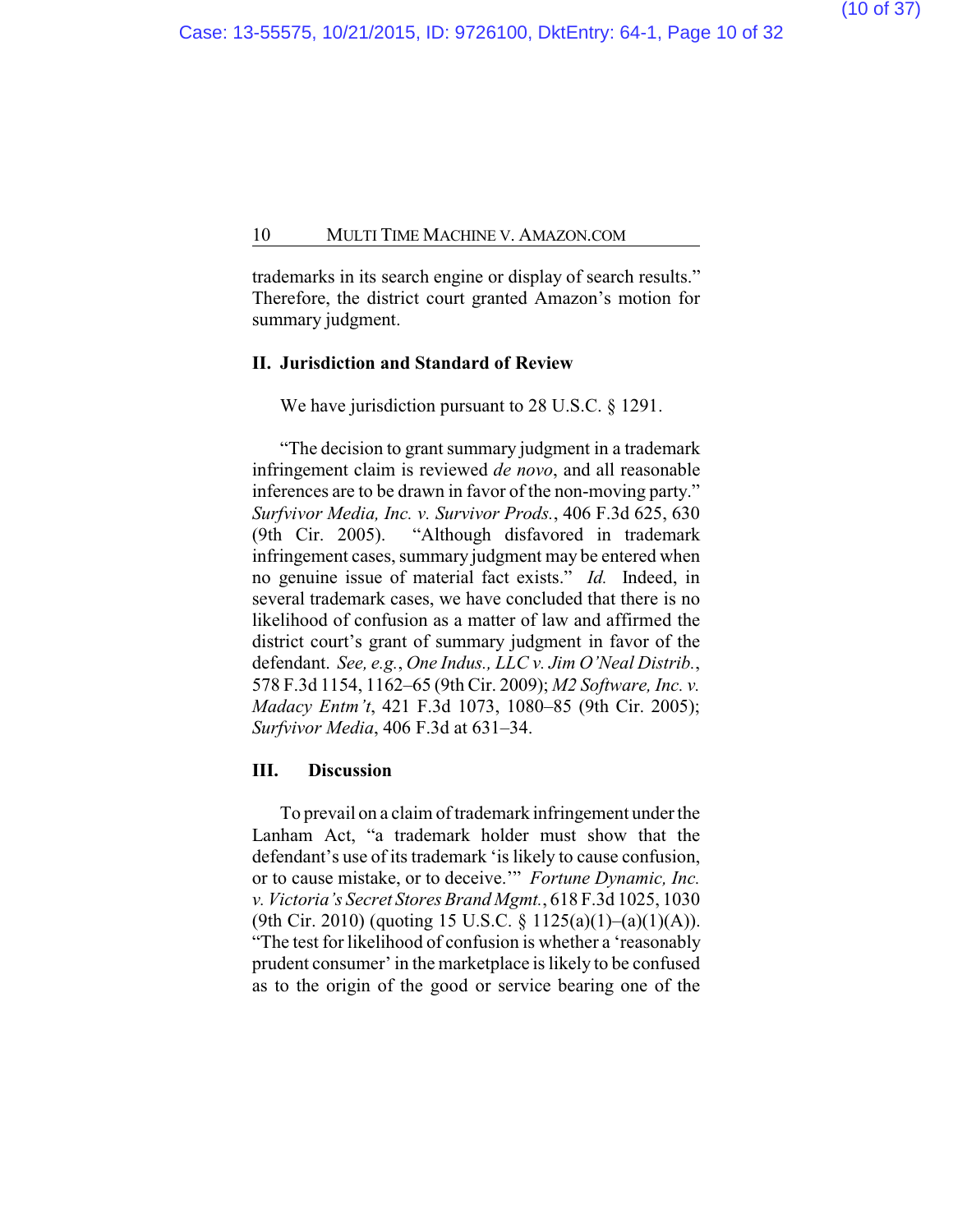marks." *Dreamwerks Prod. Group v. SKG Studio*, 142 F.3d 1127, 1129 (9th Cir. 1998). "The confusion must 'be probable, not simply a possibility.'" *Murray v. Cable NBC*, 86 F.3d 858, 861 (9th Cir. 1996).

Here, the district court was correct in ruling that there is no likelihood of confusion. Amazon is responding to a customer's inquiry about a brand it does not carry by doing no more than stating clearly (and showing pictures of) what brands it does carry. To whatever extent the *Sleekcraft* factors apply in a case such as this – a merchant responding to a request for a particular brand it does not sell by offering other brands clearly identified as such – the undisputed evidence shows that confusion on the part of the inquiring buyer is not at all likely. Not only are the other brands clearly labeled and accompanied by photographs, there is no evidence of actual confusion by anyone.

To analyze likelihood of confusion, we utilize the eightfactor test set forth in *Sleekcraft*. However, "[w]e have long cautioned that applying the *Sleekcraft* test is not like counting beans." *One Indus.*, 578 F.3d at 1162; *see also Network Automation, Inc. v. Advanced Sys. Concepts*, 638 F.3d 1137, 1145 (9th Cir. 2011) ("The *Sleekcraft* factors are intended as an adaptable proxy for consumer confusion, not a rote checklist."). "Some factors are much more important than others, and the relative importance of each individual factor will be case-specific." *Brookfield Commc'ns v. West Coast Entm't Corp.*, 174 F.3d 1036, 1054 (9th Cir. 1999). Moreover, the *Sleekcraft* factors are not exhaustive and other variables may come into play depending on the particular facts presented. *Network Automation*, 638 F.3d at 1145–46. This is particularly true in the Internet context. *See Brookfield*, 174 F.3d at 1054 ("We must be acutely aware of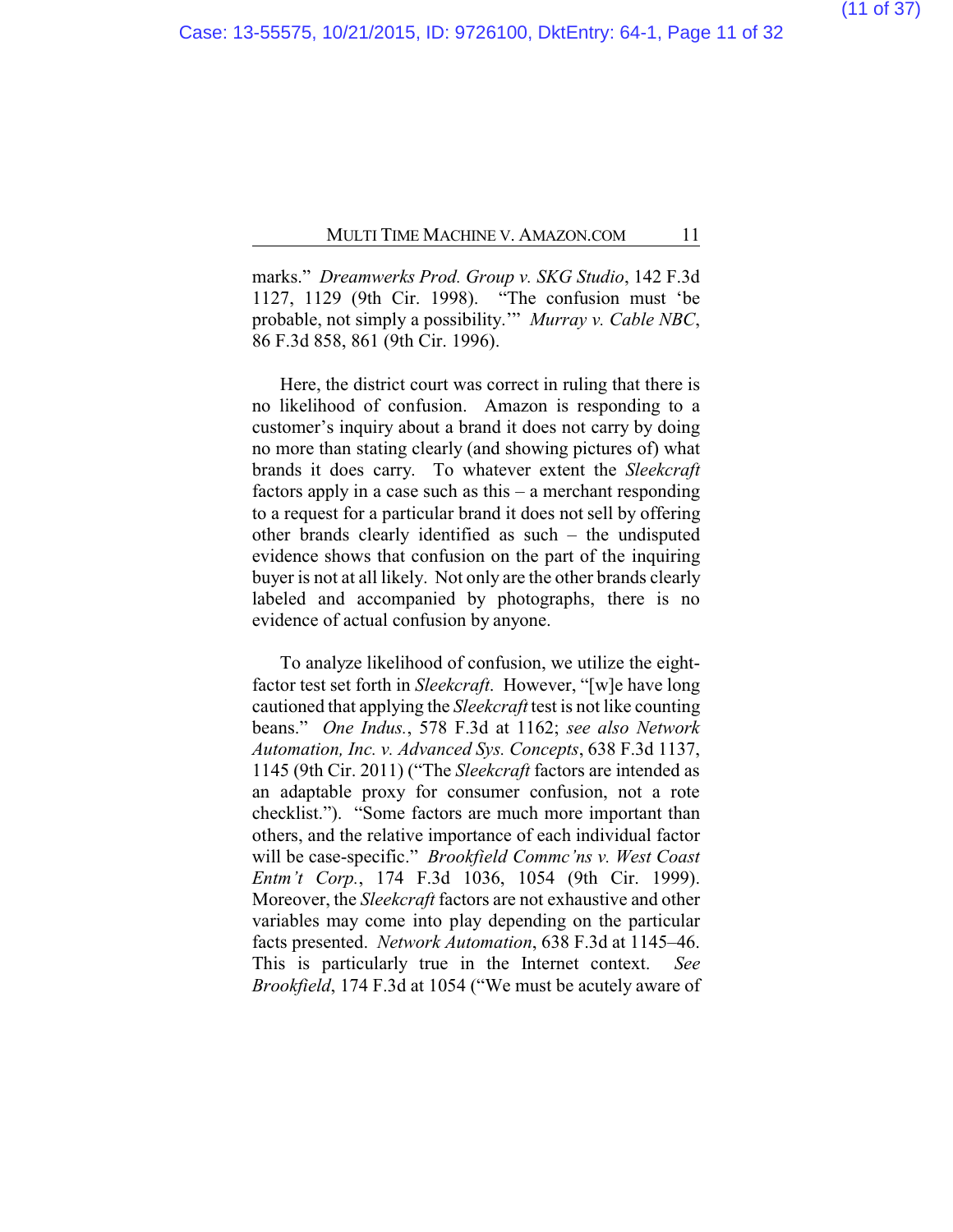excessive rigidity when applying the law in the Internet context; emerging technologies require a flexible approach."). Indeed, in evaluating claims of trademark infringement in cases involving Internet search engines, we have found particularly important an additional factor that is outside of the eight-factor *Sleekcraft* test: "the labeling and appearance of the advertisements and the surrounding context on the screen displaying the results page." *Network Automation*, 638 F.3d at 1154.

In the present case, the eight-factor *Sleekcraft* test is not particularly apt. This is not surprising as the *Sleekcraft* test was developed for a different problem — i.e., for analyzing whether two competing brands' *marks* are sufficientlysimilar to cause consumer confusion. *See Sleekcraft*, 599 F.2d at 348. Although the present case involves *brands*that compete with MTM, such as Luminox, Chase-Durer, TAWATEC, and Modus, MTM does not contend that the *marks* for these competing brands are similar to its trademarks. Rather, MTM argues that the design of Amazon's search results page creates a likelihood of initial interest confusion**<sup>2</sup>** because

<sup>&</sup>lt;sup>2</sup> "Initial interest confusion is customer confusion that creates initial interest in a competitor's product. Although dispelled before an actual sale occurs, initial interest confusion impermissibly capitalizes on the goodwill associated with a mark and is therefore actionable trademark infringement." *Playboy Enters. v. Netscape Commc'ns. Corp.*, 354 F.3d 1020, 1025 (9th Cir. 2004).

Following the issuance of the original opinion in this action, several amici filed briefs questioning the validity of the doctrine of initial interest confusion in the context of the Internet. However, in the present appeal, the parties did not dispute the application of the doctrine of initial interest confusion, and we as a three-judge panel are bound by the precedent of our court. *See Miller v. Gammie*, 335 F.3d 889, 899 (9th Cir. 2003) ("[A] three-judge panel may not overrule a prior decision of the court.").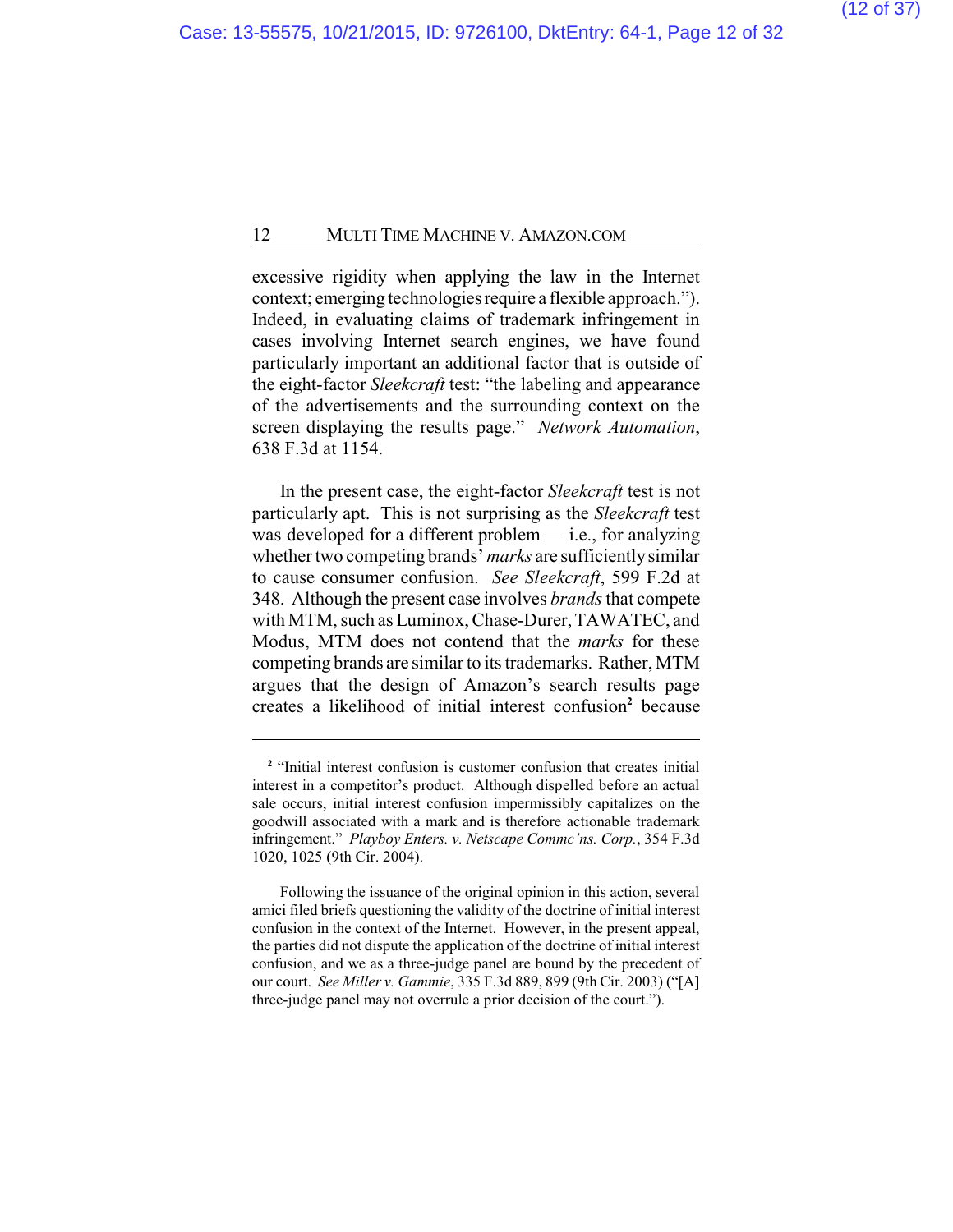when a customer searches for MTM Special Ops watches on Amazon.com, the search results page displays the search term used – here, "mtm special ops" – followed by a display of numerous watches manufactured by MTM's competitors and offered for sale by Amazon, without explicitly informing the customer that Amazon does not carry MTM watches.

Thus, the present case focuses on a different type of confusion than was at issue in *Sleekcraft*. Here, the confusion is not caused by the design of the competitor's mark, but by the design of the web page that is displaying the competing mark and offering the competing products for sale. *Sleekcraft* aside, the ultimate test for determining likelihood of confusion is whether a "reasonably prudent consumer" in the marketplace is likely to be confused as to the origin of the goods. *Dreamwerks*, 142 F.3d at 1129. Our case can be resolved simply by a evaluation of the web page at issue and the relevant consumer. *Cf. Brookfield*, 174 F.3d at 1054 ("[I]t is often possible to reach a conclusion with respect to likelihood of confusion after considering only a subset of the factors."). Indeed, we have previously noted that "[i]n the keyword advertising context [i.e., where a user performs a search on the internet, and based on the keywords contained in the search, the resulting web page displays certain advertisements containing products or services for sale,] the 'likelihood of confusion will ultimately turn on what the consumer saw on the screen and reasonably believed, given the context.'" *Network Automation*, 638 F.3d at 1153. In other words, the case will turn on the answers to the following two questions: (1) Who is the relevant reasonable consumer?; and (2) What would he reasonably believe based on what he saw on the screen?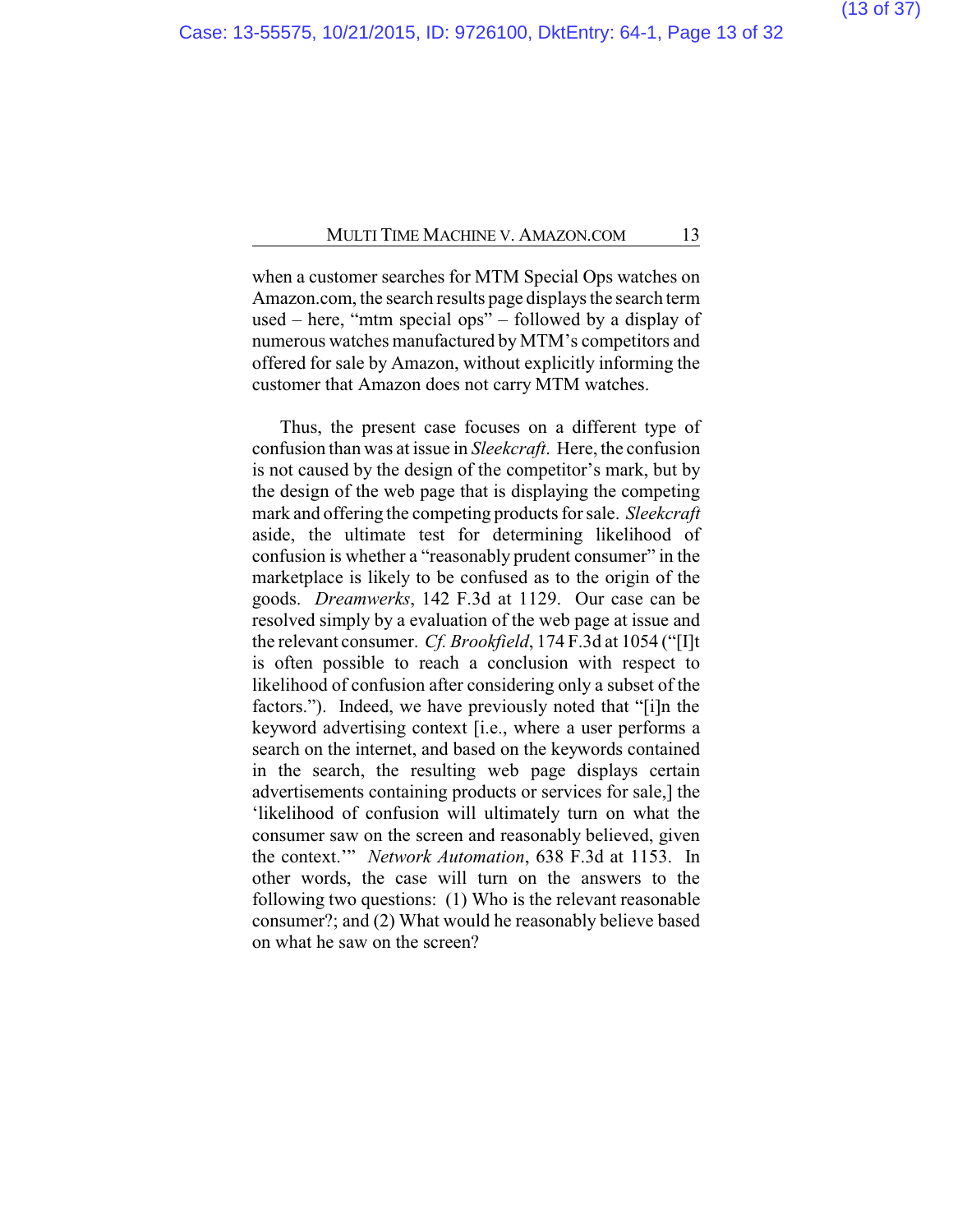Turning to the first question, we have explained that "[t]he nature of the goods and the type of consumer is highly relevant to determining the likelihood of confusion in the keyword advertising context." *Network Automation*, 638 F.3d at 1152. "In evaluating this factor, we consider 'the typical buyer exercising ordinary caution.'" *Au-Tomotive Gold, Inc. v. Volkswagen of Am., Inc.*, 457 F.3d 1062, 1076 (9th Cir. 2006) (quoting *Sleekcraft*, 599 F.2d at 353). "Confusion is less likely where buyers exercise care and precision in their purchases, such as for expensive or sophisticated items." *Id.* Moreover, "the default degree of consumer care is becoming more heightened as the novelty of the Internet evaporates and online commerce becomes commonplace." *Network Automation*, 638 F.3d at 1152.

The goods in the present case are expensive. It is undisputed that the watches at issue sell for several hundred dollars. Therefore, the relevant consumer in the present case "is a reasonably prudent consumer accustomed to shopping online." *Toyota Motor Sales, U.S.A., Inc. v. Tabari*, 610 F.3d 1171, 1176 (9th Cir. 2010).

Turning to the second question, as MTM itself asserts, the labeling and appearance of the products for sale on Amazon's web page is the most important factor in this case. This is because we have previously noted that clear labeling can eliminate the likelihood of initial interest confusion in cases involving Internet search terms. *See, e.g.*, *Playboy Enters.*, 354 F.3d at 1030 n.44 (explaining that clear labeling "might eliminate the likelihood of initial interest confusion that exists in this case"); *Network Automation*, 638 F.3d at 1154 (same). Indeed, MTM itself argues: "The common thread of [the Ninth Circuit's decisionsin*Brookfield*, *Playboy*, and *Network Automation*] is that liability under the Lanham Act can only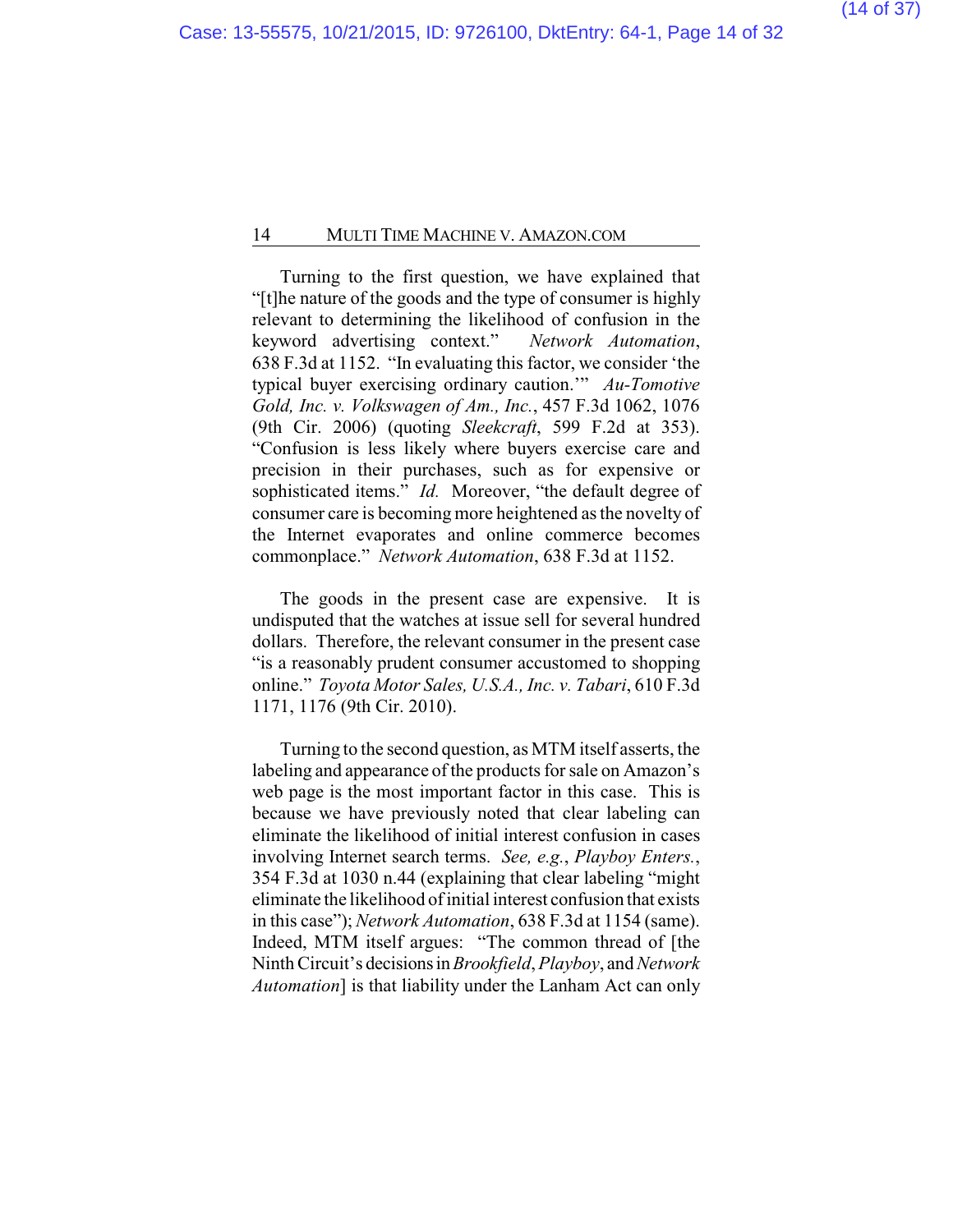be avoided as a matter of law where there is clear labeling to avoid the possibility of confusion – including initial interest confusion – resulting from the use of another's trademark." Thus, MTM agrees that summary judgment of its trademark claims is appropriate if there is clear labeling that avoids likely confusion.

Here, the products at issue are clearly labeled by Amazon to avoid any likelihood of initial interest confusion by a reasonably prudent consumer accustomed to online shopping. When a shopper goes to Amazon's website and searches for a product using MTM's trademark "mtm special ops," the resulting page displays several products, all of which are clearly labeled with the product's name and manufacturer in large, bright, bold letters and includes a photograph of the item. In fact, the manufacturer's name is listed twice. For example, the first result is "**Luminox Men's 8401 Black Ops Watch** by Luminox." The second result is "**Chase-Durer Men's 246.4BB7-XL-BR Special Forces 1000XL Black Ionic-Plated Underwater Demolition Team Watch** by Chase-Durer." Because Amazon clearly labels each of the products for sale by brand name and model number accompanied by a photograph of the item, it is unreasonable to suppose that the reasonably prudent consumer accustomed to shopping online would be confused about the source of the goods.

MTM argues that initial interest confusion might occur because Amazon lists the search term used – here the trademarked phrase "mtm special ops" – three times at the top of the search page. MTM argues that because Amazon lists the search term "mtm special ops" at the top of the page, a consumer might conclude that the products displayed are types of MTM watches. But, merely looking at Amazon's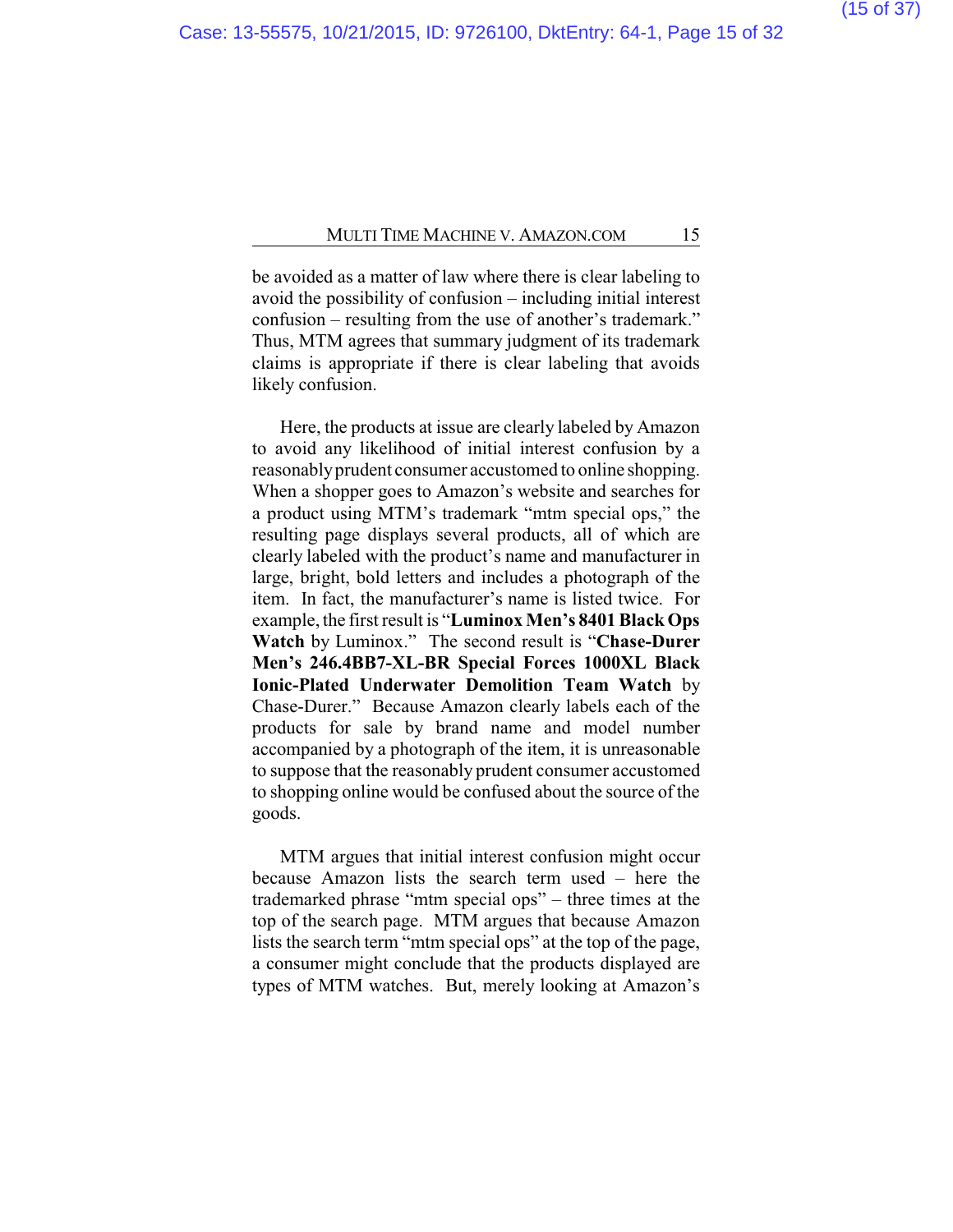search results page shows that such consumer confusion is highly unlikely. None of these watches is labeled with the word "MTM" or the phrase "Special Ops," let alone the specific phrase "MTM Special Ops." Further, some of the products listed are not even watches. The sixth result is a book entitled "**Survive!: The Disaster, Crisis and Emergency Handbook** by Jerry Ahem." The tenth result is a book entitled "**The Moses Expedition: A Novel** by Juan Gómez-Jurado." No reasonably prudent consumer, accustomed to shopping online or not, would assume that a book entitled "The Moses Expedition" is a type of MTM watch or is in any way affiliated with MTM watches. Likewise, no reasonably prudent consumer accustomed to shopping online would view Amazon's search results page and conclude that the products offered are MTM watches. It is possible that someone, somewhere might be confused by the search results page. But, "[u]nreasonable, imprudent and inexperienced web-shoppers are not relevant." *Tabari*, 610 F.3d at 1176; *see also Network Automation*, 638 F.3d at 1153 ("[W]e expect consumers searching for expensive products online to be even more sophisticated."). To establish likelihood of confusion, MTM must show that confusion is *likely*, not just *possible*. *See Murray*, 86 F.3d at 861.

MTM argues that in order to eliminate the likelihood of confusion, Amazon must change its search results page so that it explains to customers that it does not offer MTM watches for sale before suggesting alternative watches to the customer. We disagree. The search results page makes clear to anyone who can read English that Amazon carries only the brands that are clearly and explicitly listed on the web page. The search results page is unambiguous – not unlike when someone walks into a diner, asks for a Coke, and is told "No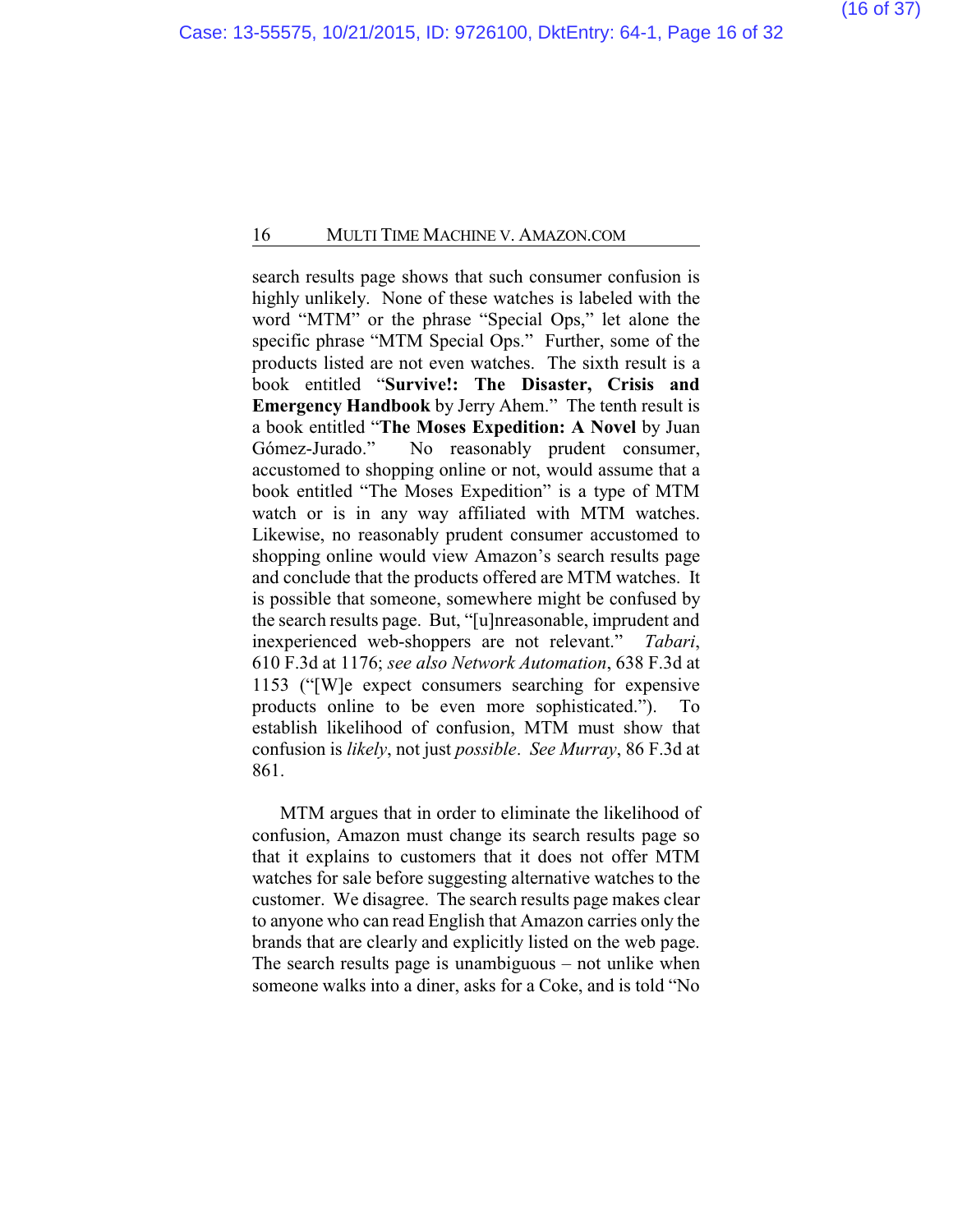Coke. Pepsi." *See Multi Time Mach., Inc. v. Amazon.com, Inc.*, 792 F.3d 1070, 1080–81 (9th Cir. 2015) (Silverman, J., dissenting).

In light of the clear labeling Amazon uses on its search results page, no reasonable trier of fact could conclude that Amazon's search results page would likely confuse a reasonably prudent consumer accustomed to shopping online as to the source of the goods being offered. *Cf. Playboy*, 354 F.3d at 1030 n.44 (Clear labeling "might eliminate the likelihood of initial interest confusion that exists in this case."); *Network Automation*, 638 F.3d at 1154 (same). As Judge Berzon put it, "I do not think it is reasonable to find initial interest confusion when a consumer is never confused as to source or affiliation, but instead knows, or should know, from the outset that a product or web link is not related to that of the trademark holder because the list produced by the search engine so informs him." *Playboy*, 354 F.3d at 1034–35 (9th Cir. 2004) (Berzon, J., concurring).

MTM attempts to argue that summary judgment of its claims is inappropriate because there are numerous factual disputes related to Amazon's search results page. But, to the extent there are factual disputes between the parties, none is material to the analysis. MTM cannot dispute the fact that the watches at issue sell for hundreds of dollars. Therefore, as a matter of law, the relevant consumer would be a reasonablyprudent consumer accustomed to shopping online. *See Tabari*, 610 F.3d at 1176; *Network Automation*, 638 F.3d at 1152–53. Further, MTM cannot dispute the contents of the web page at issue. A review of Amazon's web page shows that each product listed for sale is clearly labeled with the product's name and manufacturer and a photograph, and no product is labeled with MTM's mark. Thus, the undisputed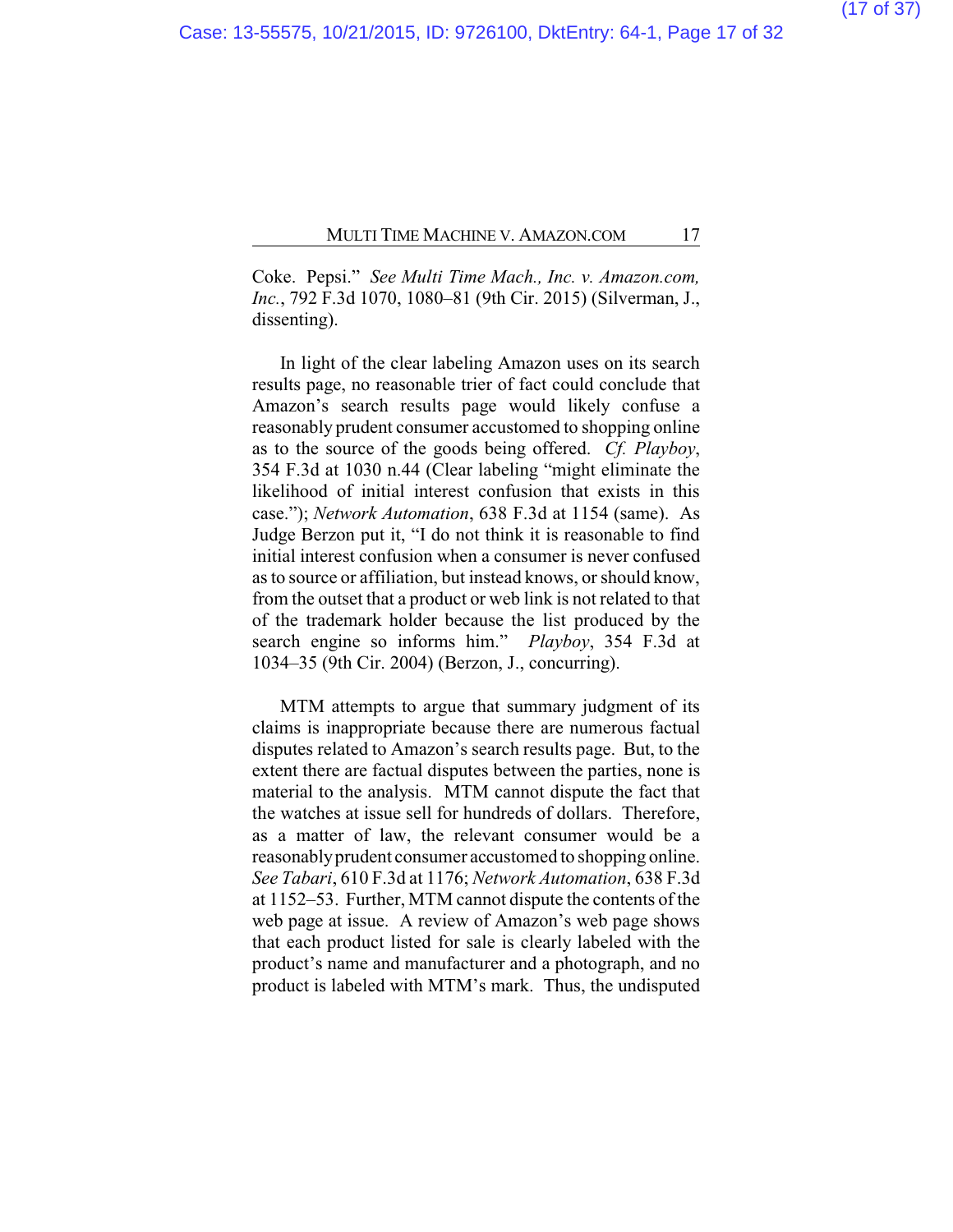facts show that it is highly unlikely that a reasonably prudent consumer accustomed to shopping online would be confused as to the source of the goods offered for sale on Amazon's web page.

The likelihood of confusion is often a question of fact, but not always. In a case such as this, where a court can conclude that the consumer confusion alleged by the trademark holder is highly unlikely by simply reviewing the product listing/advertisement at issue, summary judgment is appropriate. *Cf. M2 Software*, 421 F.3d at 1085 (explaining that summary judgment of a trademark claim is appropriate where the plaintiff has failed to present "sufficient evidence to permit a rational trier of fact to find that confusion is 'probable,' not merely 'possible'"). Indeed, in the similar context of evaluating claims of consumer deception when dealing with false advertising claims, we have at least twice concluded – after a review of the label or advertisement at issue – that there was no likelihood of consumer deception as a matter of law because no reasonable consumer could have been deceived by the label/advertisement at issue in the manner alleged by the plaintiff. *See, e.g.*, *Davis v. HSBC Bank*, 691 F.3d 1152, 1162 (9th Cir. 2012); *Freeman v. Time, Inc.*, 68 F.3d 285, 289–90 (9th Cir. 1995).

Further, we are able to conclude that summary judgment is appropriate in the present case without delving into any factors other than: (1) the type of goods and the degree of care likely to be exercised by the purchaser; and (2) the labeling and appearance of the products for sale and the surrounding context on the screen displaying the results page. *Cf. Brookfield*, 174 F.3d at 1054 ("[I]t is often possible to reach a conclusion with respect to likelihood of confusion after considering only a subset of the factors"). However, if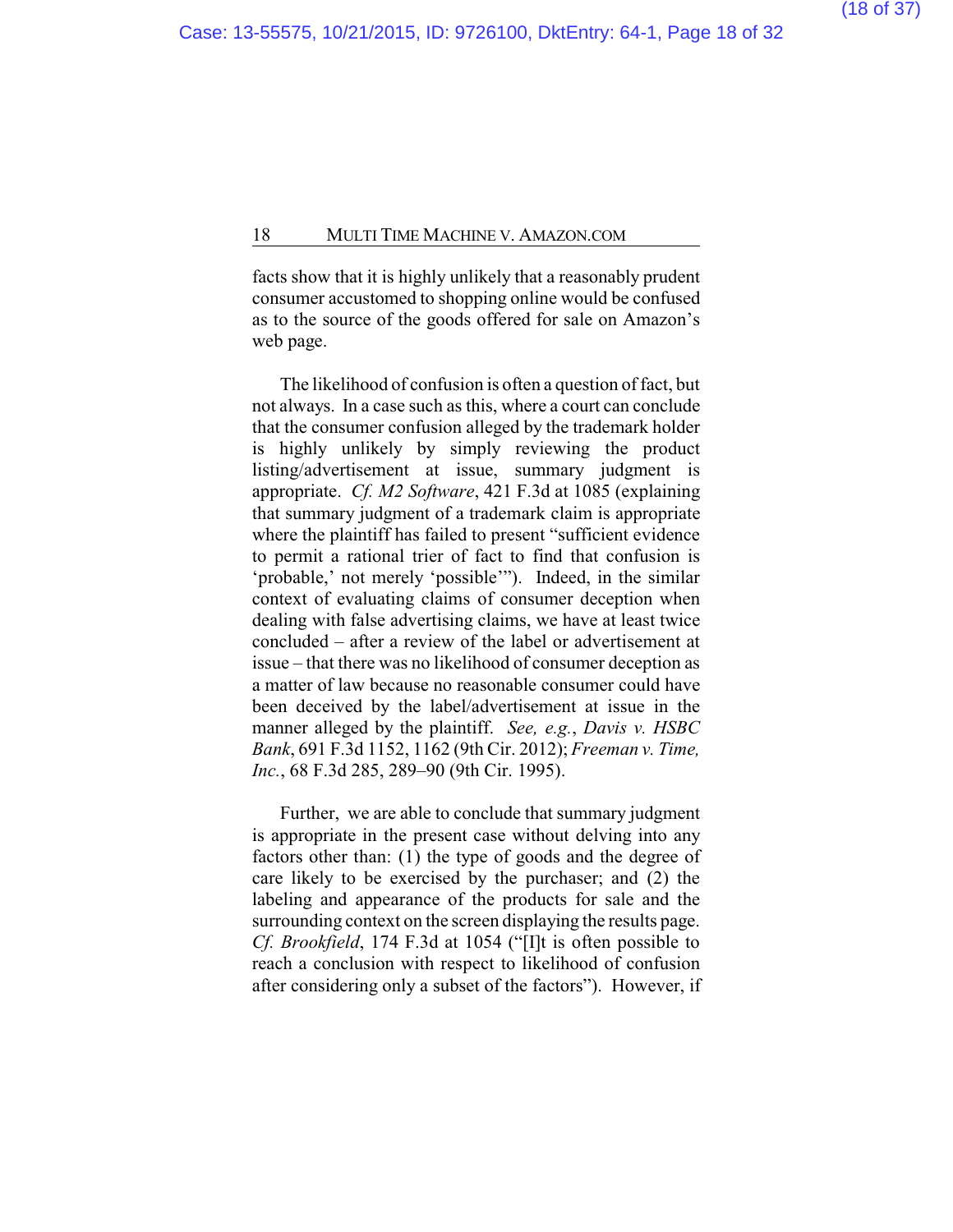we were to evaluate each of the remaining *Sleekcraft factors*, those factors would not change our conclusion, here, because those factors are either neutral or unimportant.

"Actual confusion" – We have held that "[a] showing of actual confusion among significant numbers of consumers provides strong support for the likelihood of confusion." *Playboy*, 354 F.3d at 1026 (noting that a strong showing by the plaintiff in regard to this factor alone can reverse a grant of summary judgment). However, here, there is no evidence of actual confusion. The only "evidence" MTM presented to the district court of actual confusion is the deposition testimony of MTM's president stating that someone named Eric told him, in reference to Amazon's web page, "it's confusing." Hearsay problems aside, this testimony is too speculative to show actual confusion because there is no evidence showing that Eric was a potential consumer. Indeed, at oral argument, MTM conceded that it does not have evidence of actual consumer confusion. Therefore, this factor does not weigh in MTM's favor.

"Defendant's Intent" – We have also held that "[a] defendant's intent to confuse constitutes probative evidence of likely confusion: Courts assume that the defendant's intentions were carried out successfully." *Playboy*, 354 F.3d at 1028 (footnote omitted). MTM argues that the design of Amazon's search results page is evidence of its intent to cause confusion. The design, however, indisputablyproduces results that are clearly labeled as to the type of product and brand. Amazon has designed its results page to alleviate any possible confusion about the source of the products by clearly labeling each of its products with the product's name and manufacturer. Therefore, this factor also does not weigh in MTM's favor.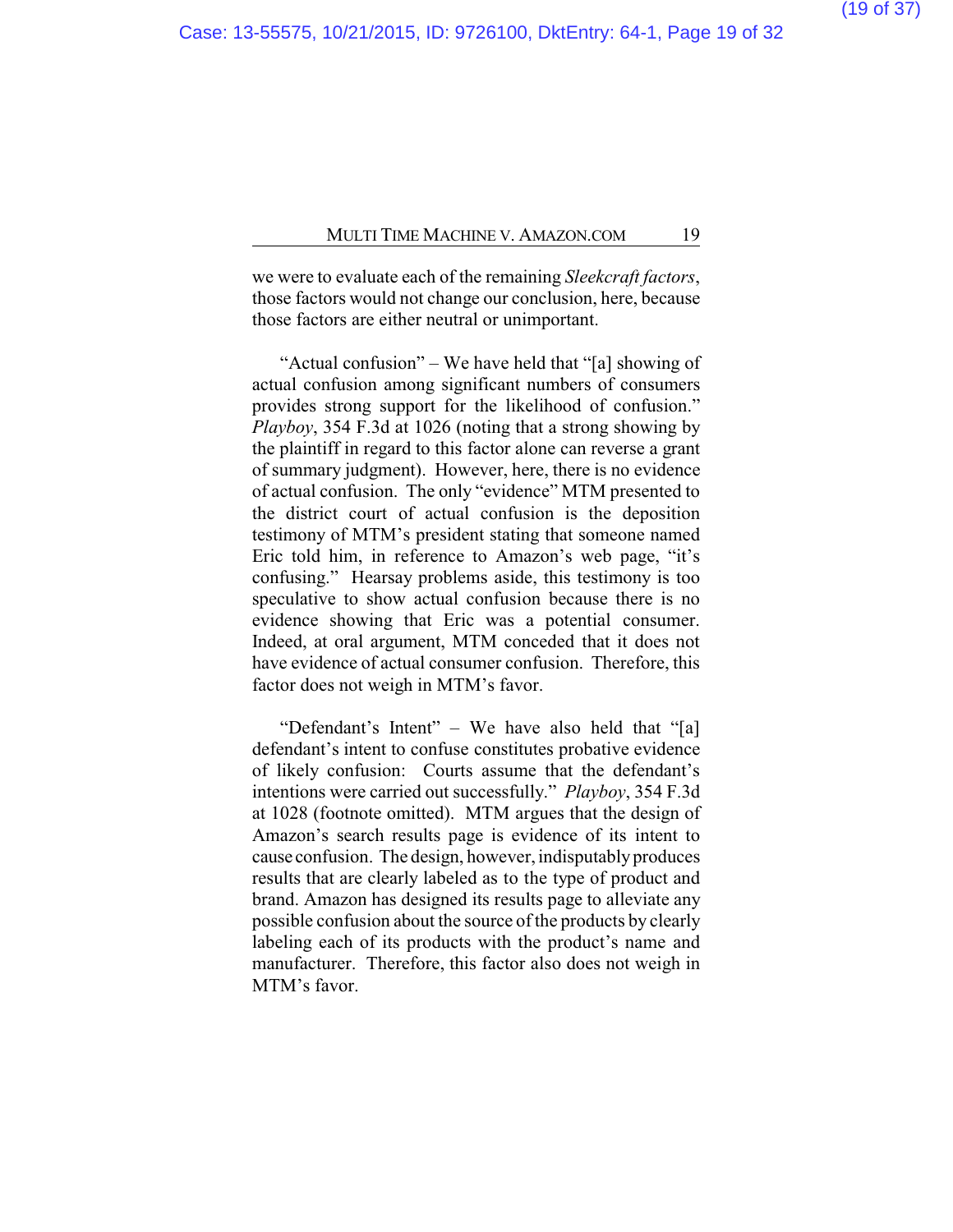"Strength of the Mark" – MTM argues that it has presented sufficient evidence below from which a jury could properly conclude that its trademark is both conceptually strong and commercially strong. However, we find that this factor is unimportant under the circumstances of this case. Even assuming MTM's mark is one of the strongest in the world – on the same level as Apple, Coke, Disney, or McDonald's – there is still no likelihood of confusion because Amazon clearly labels the source of the products it offers for sale.

Further, as we previously found in *Network Automation*, the remaining *Sleekcraft* factors are unimportant in a case, such as this, involving Internet search terms where the competing products are clearly labeled and the relevant consumer would exercise a high degree of care. *See Network Automation*, 638 F.3d at 1150–53 (finding "proximity of goods," "similarity of marks," "marketing channels," and "likelihood of expansion" to be unimportant in a trademark case involving Internet search terms where the advertisements are clearly labeled and the relevant consumers would exercise a high degree of care).

## **IV. Conclusion**

In light of Amazon's clear labeling of the products it carries, by brand name and model, accompanied by a photograph of the item, no rational trier of fact could find that a reasonably prudent consumer accustomed to shopping online would likely be confused by the Amazon search results. Accordingly, we affirm the district court's grant of summary judgment in favor of Amazon.

### **AFFIRMED.**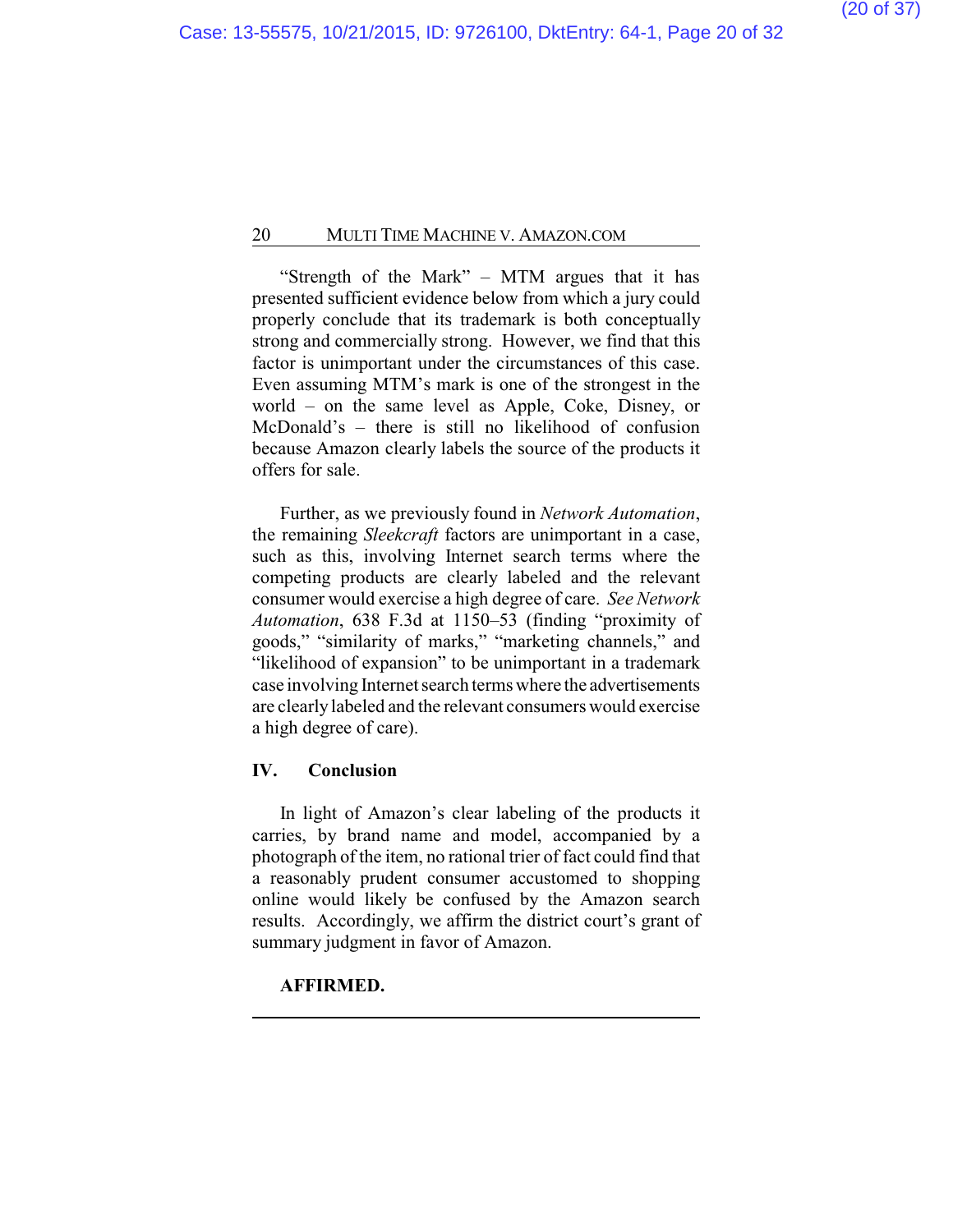## BEA, Circuit Judge, dissenting:

Today the panel holds that when it comes to internet commerce, judges, not jurors, decide what labeling may confuse shoppers. In so doing, the court departs from our own trademark precedent and from our summary judgment jurisprudence. Because I believe that an Amazon shopper seeking an MTM watch might well initially think that the watches Amazon offers for sale when he searches "MTM Special Ops" are affiliated with MTM, I must dissent.

If her brother mentioned MTM Special Ops watches, a frequent internet shopper might try to purchase one for him through her usual internet retail sites, perhaps Overstock.com, Buy.com, and Amazon.com.**<sup>1</sup>** At Overstock's site, if she typed "MTM special ops," the site would respond "Sorry, your search: 'mtm special ops' returned no results." Similarly, at Buy.com, she would be informed "0 results found. Sorry. Your search for **mtm special ops** did not return an exact match. Please try your search again."

Things are a little different over at "Earth's most customer-centric company," as Amazon styles itself. There, if she were to enter "MTM Special Ops" as her search request on the Amazon website, Amazon would respond with its page showing (1) MTM Special Ops in the search field (2) "MTM Specials Ops" again—in quotation marks—immediately below the search field and (3) yet again in the phrase "Related Searches: *MTM special ops watch,*" (emphasis in original) all before stating "Showing 10 Results." What the website's response will not state is the truth recognized by its competitors: that Amazon does not carry MTM products any

<sup>&</sup>lt;sup>1</sup> MTM sells its products only through its own approved distributors.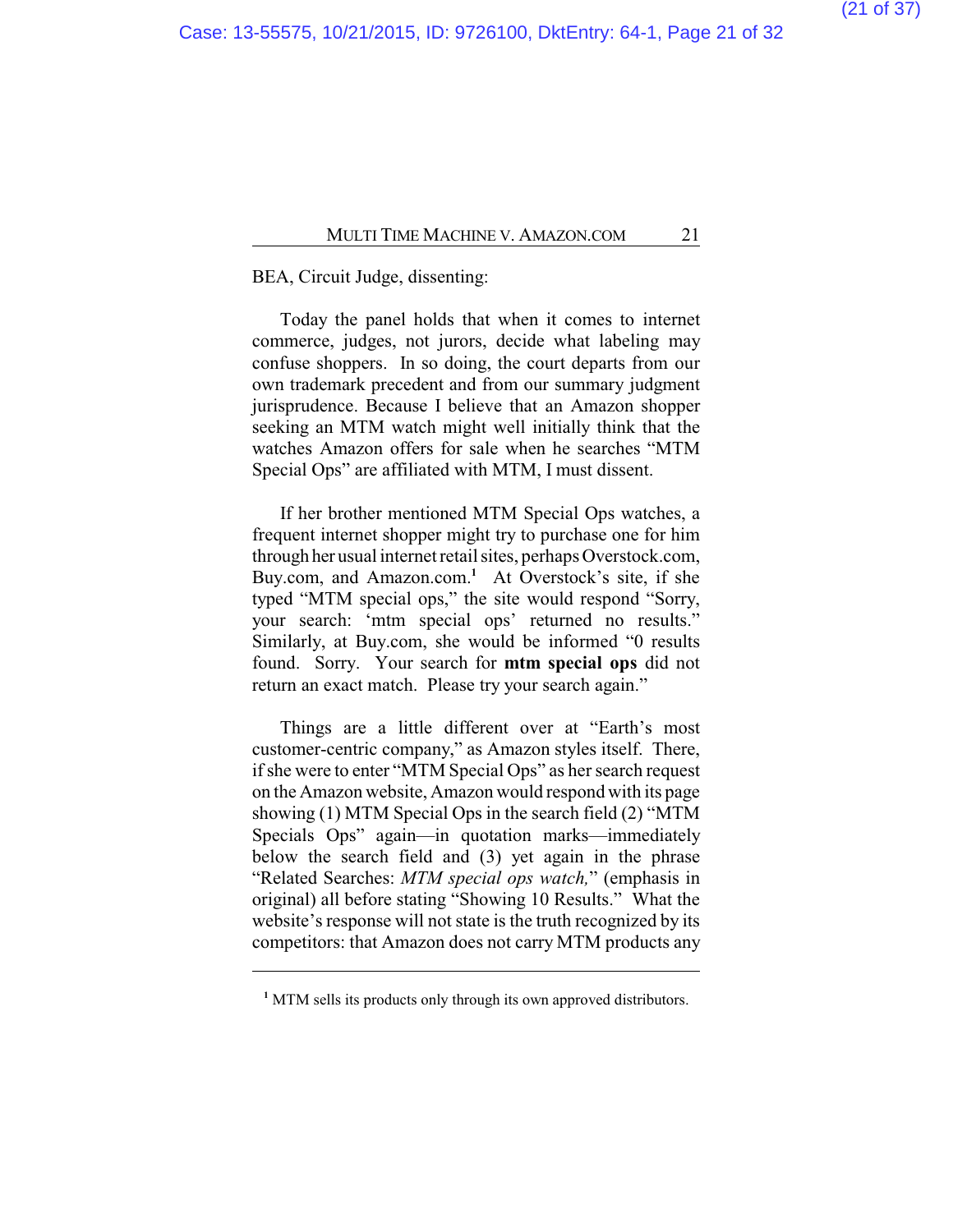more than do Overstock.com or Buy.com. Rather, below the search field, and below the second and third mentions of "MTM Special Ops" noted above, the site will display aesthetically similar, multi-function watches manufactured by MTM's competitors. The shopper will see that Luminox and Chase-Durer watches are offered for sale, in response to her MTM query. **2**

MTM asserts the shopper might be confused into thinking a relationship exists between Luminox and MTM; she may think that MTM was acquired by Luminox, or that MTM manufactures component parts of Luminox watches, for instance. As a result of this initial confusion, MTM asserts, she might look into buying a Luminox watch, rather than junk the quest altogether and seek to buy an MTM watch elsewhere. MTM asserts that Amazon's use of MTM's trademarked name is likely to confuse buyers, who may ultimately buy a competitor's goods.

MTM may be mistaken. But whether MTM is mistaken is a question that requires a factual determination, one this court does not have authority to make.

**<sup>2</sup>** As of June 17, 2015, the shopper might be subject to even more confusion if she began her search of Amazon's wares through Google. If she searched Google for "Amazon MTM special ops watch," one of the search results would be a static page on Amazon's website. Amazon's static webpage stated that "At Amazon.com, we not only have a large collection of mtm special ops watch products [which, of course, is flatly untrue], but also a comprehensive set of reviews from our customers. Below we've selected a subset of mtm special ops watch products [a repetition of the untruth] and the corresponding reviews to help you do better research, and choose the product that best suits your needs." Amazon, http://www.amazon.com/gp/feature.html?ie=UTF8&docId= 1001909381. Amazon has since removed the page.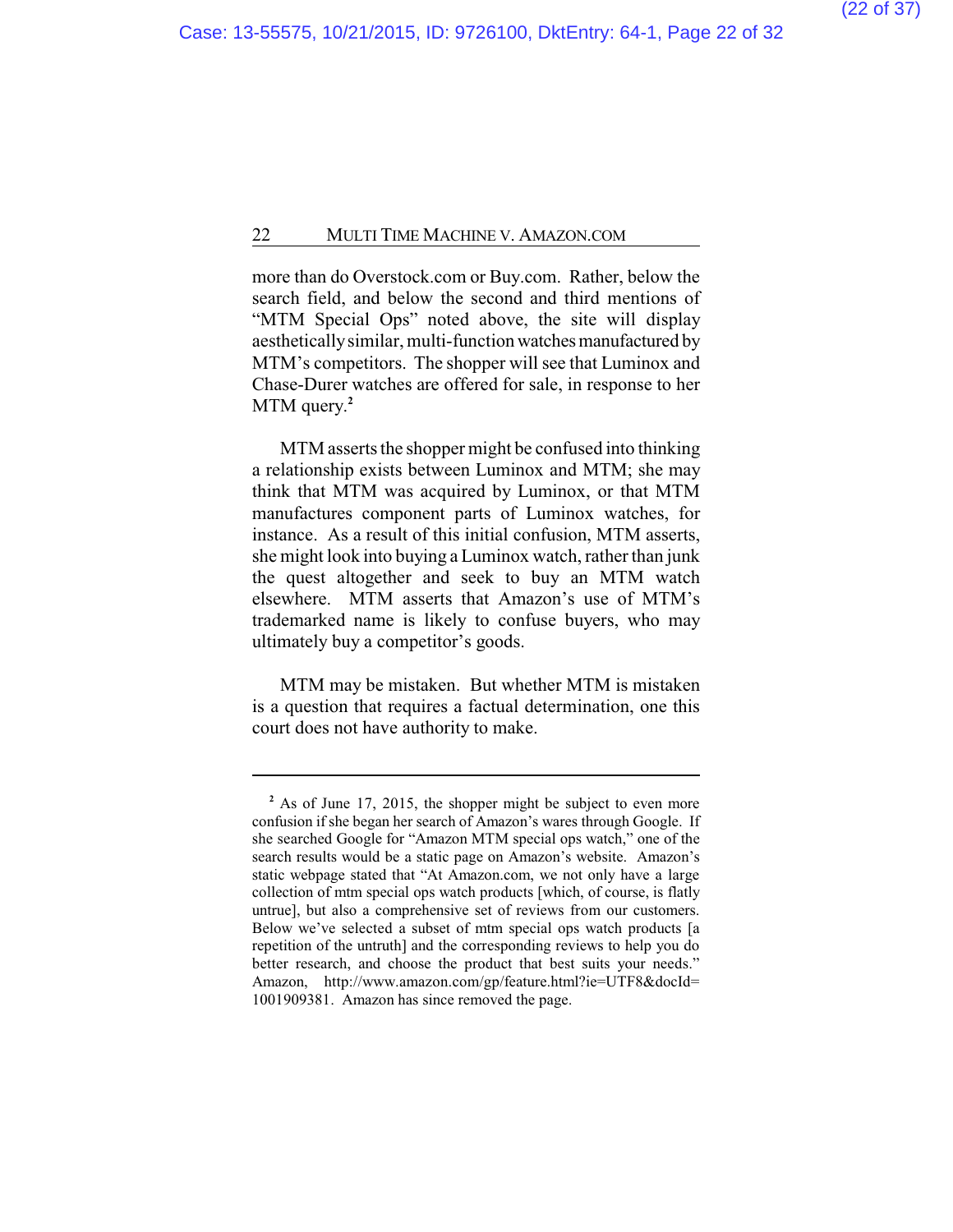By usurping the jury function, the majority today makes new trademark law. When we allow a jury to determine whether there is a likelihood of confusion, as I would, we do not *make* trademark law, because we announce no new principle bywhich to adjudicate trademark disputes. Today's brief majority opinion accomplishes a great deal: the majority announces a new rule of law, resolves whether "clear labeling" favors Amazon using its own judgment, and, sub silentio, overrules this court's "initial interest confusion" doctrine.

Capturing initial consumer attention has been recognized by our court to be a grounds for finding of infringement of the Lanham Act since 1997. *Dr. Seuss Enterprises, L.P. v. Penguin Books USA, Inc*., 109 F.3d 1394, 1405 (9th Cir. 1997) (identifying "initial consumer attention" as a basis for infringement). In 1999, citing *Dr. Seuss*, we expressly adopted the initial interest confusion doctrine in the internet context, and never repudiated it. *Brookfield Communications, Inc. v. West Coast Entertainment Corp.*, 174 F.3d 1036, 1062 (9th Cir. 1999). It may not apply where the competing goods or services are "clearly labeled" such that they cause only mere diversion, but whether such goods or services are clearly labeled so as to prevent a prudent internet shopper's initial confusion depends on the overall function and presentation of the web page. The issue is whether a prudent internet shopper who made the search request and saw the Amazon result—top to bottom—would more likely than not be affected by that "initial interest confusion." That is, an impression—when first shown the results of the requested MTM Special Ops search—that Amazon carries watches that have some connection to MTM, and that those watches are sold under the name Luminox or Chase-Durer. Whether there is likelihood of such initial interest confusion, I submit, is a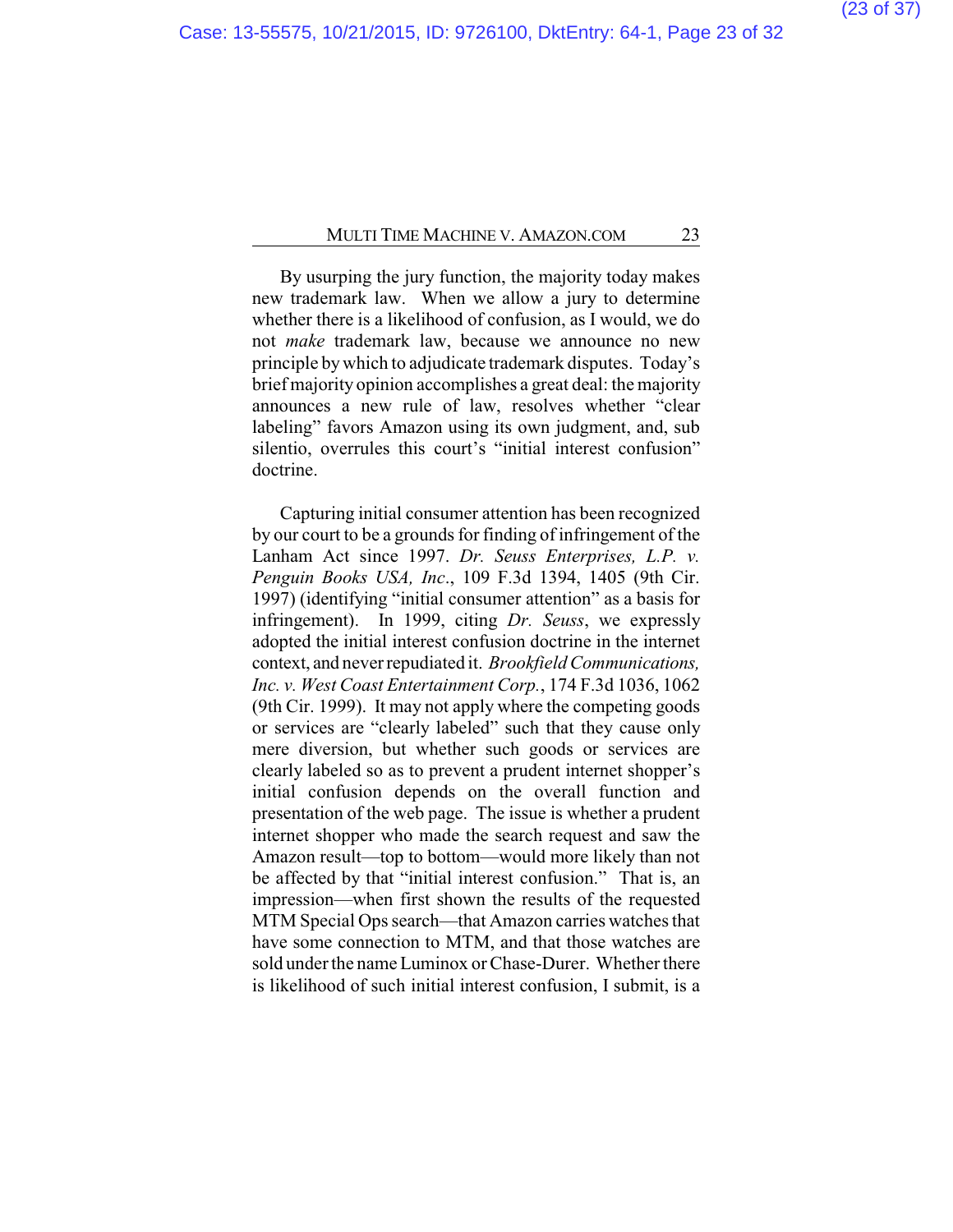jury question. Intimations in our case law that initial interest confusion is bad doctrine notwithstanding, it is the law of our circuit, and, I submit, the most fair reading of the Lanham Act.

Tellingly, the majority does not cite to the statutory text, which provides that the nonconsensual use of a registered trademark will infringe where "such use is likely to cause confusion, or cause mistake, or deceive." 15 U.S.C.  $§$  1114(1)(a). The majority reads the statute to contain language that it does not, essentially reading the clause "at point of sale" into the end of  $\S$  1114(1)(a). Similarly, the majority reads 15 U.S.C. § 1125 to apply only at point of sale—the majority writes that it is unreasonable to suppose that a reasonably prudent consumer accustomed to shopping online would be confused about the source of the goods where Luminox and Chase-Durer watches are labeled as such, but does not address the possibility that a reasonably prudent consumer might initially assume that those brands enjoyed some affiliation with MTM which, in turn, could cause such a shopper to investigate brands which otherwise would not have been of interest to her.**<sup>3</sup>**

To reach its conclusion, the majority purports to apply this court's precedent in *Network Automation, Inc. v. Advanced Systems Concepts, Inc.*, 638 F.3d 1137, 1145 (9th Cir. 2011). In so doing, the majority ignores the procedural

**<sup>3</sup>** Any person who "uses in commerce any word, term, name, symbol, or device . . . which is likely to cause confusion . . . as to the affiliation, connection, or association of such person with another person, or as to the origin, sponsorship, or approval of his or her goods, services of commercial activities" is also subject to injunction and liable for damages to one likely to be damaged. 15 U.S.C.  $\S$  1125(a)(1).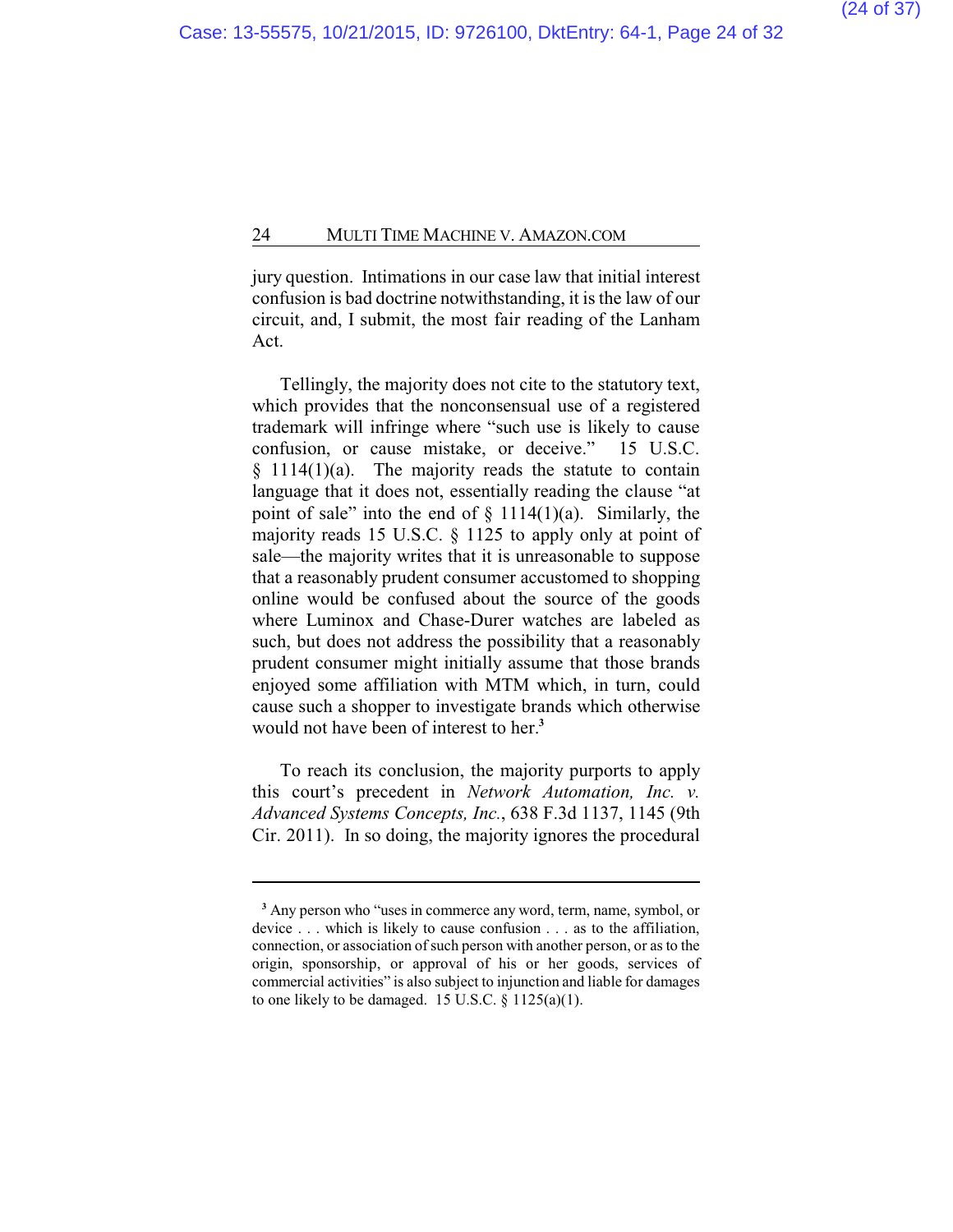posture of that case. There, plaintiff Network Automation and defendant Advanced Systems Concepts both sold job scheduling and management software. *Id*. at 1142. Network Automation advertised its product by purchasing certain keywords—including registered trademarks belonging to Advanced Systems—which, when typed into various search engines, included Network Automation's website "www.NetworkAutomation.com" as a labeled, sponsored link among the search results. *Id*. Advanced Systems alleged violation of the Lanham Act and moved for a preliminary injunction. *Id*. at 1143. The district court granted a preliminary injunction to Advanced Systems, and Network Automation appealed. *Id*. On appeal, this court reversed and vacated the preliminary injunction.

To do so, this court did *not* find that there was no genuine issue of fact as to likelihood of confusion. Instead, this court properlyconsidered whether the facts, as the court understood them, favored Advanced Systems in *Network Automation* because a preliminary injunction requires "the moving party [there, the plaintiff alleging infringement] demonstrate a fair chance of success on the merits or questions serious enough to require litigation." *Arc of California v. Douglas*, 757 F.3d 975, 993 (9th Cir. 2014). Therefore, the *Network Automation* court properly considered the weight of the evidence to decide whether Advanced Systems had a fair chance of success on the merits. Here, we are not tasked to determine whether MTM is likely to succeed, nor to consider the weight of the evidence. As this is an appeal from a summary judgment, we must decide whether the non-moving party (MTM) tendered a genuine issue of fact. *Network Automation* did not announce a rule that clear labeling is per se a question of law, nor that a judge's determination that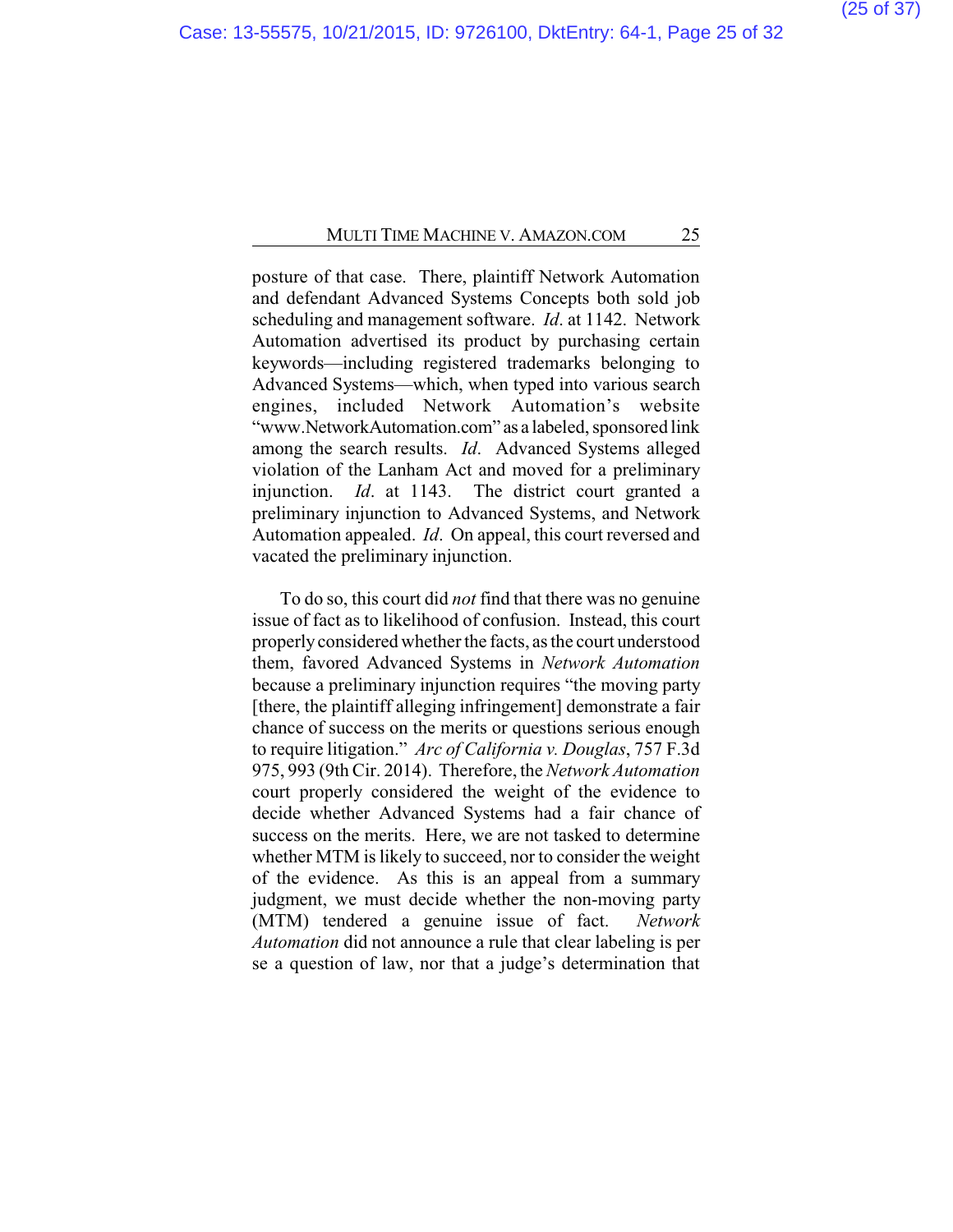products are clearly labeled precludes a triable issue of fact as to trademark infringement.

Indeed, even if *Network Automation* were not so readily distinguishable by its procedural posture, it is factually distinguishable. In *Network Automation*, the "diversionary" goods were clearly labeled on the response page as "Sponsored Links," showing that the producers of those products were the ones advertising for themselves, not for the firm named in the search request. *Network Automation*, 638 F.3d at 1144. Unlike the sponsored links at issue in *Network Automation*, and unlike its competitors Buy.com and Overstock.com, Amazon does not forestall any confusion by informing customers who are searching "MTM Special Ops" that Amazon does not carry any such products. Amazon does just the opposite. It responds by twice naming MTM, and once specifically naming watches.

On this record, a jury could infer that users who are confused by the search results are confused as to why MTM products are not listed. There is a question of fact whether users who are confused by the search result will wonder whether a competitor has acquired MTM or is otherwise affiliated with or approved by MTM. *See Brookfield Communications*, 174 F.3d at 1057. This is especially true as to a brand like MTM, as many luxury brands with distinct marks are produced bymanufacturers of lower-priced, betterknown brands—just as Honda manufactures Acura automobiles but sells Acura automobiles under a distinct mark that is marketed to wealthier purchasers, and Timex manufactures watches for luxury fashion houses Versace and Salvatore Ferragamo. Like MTM, Luminox manufactures luxury watches, and a customer might think that MTM and Luminox are manufactured by the same parent company. The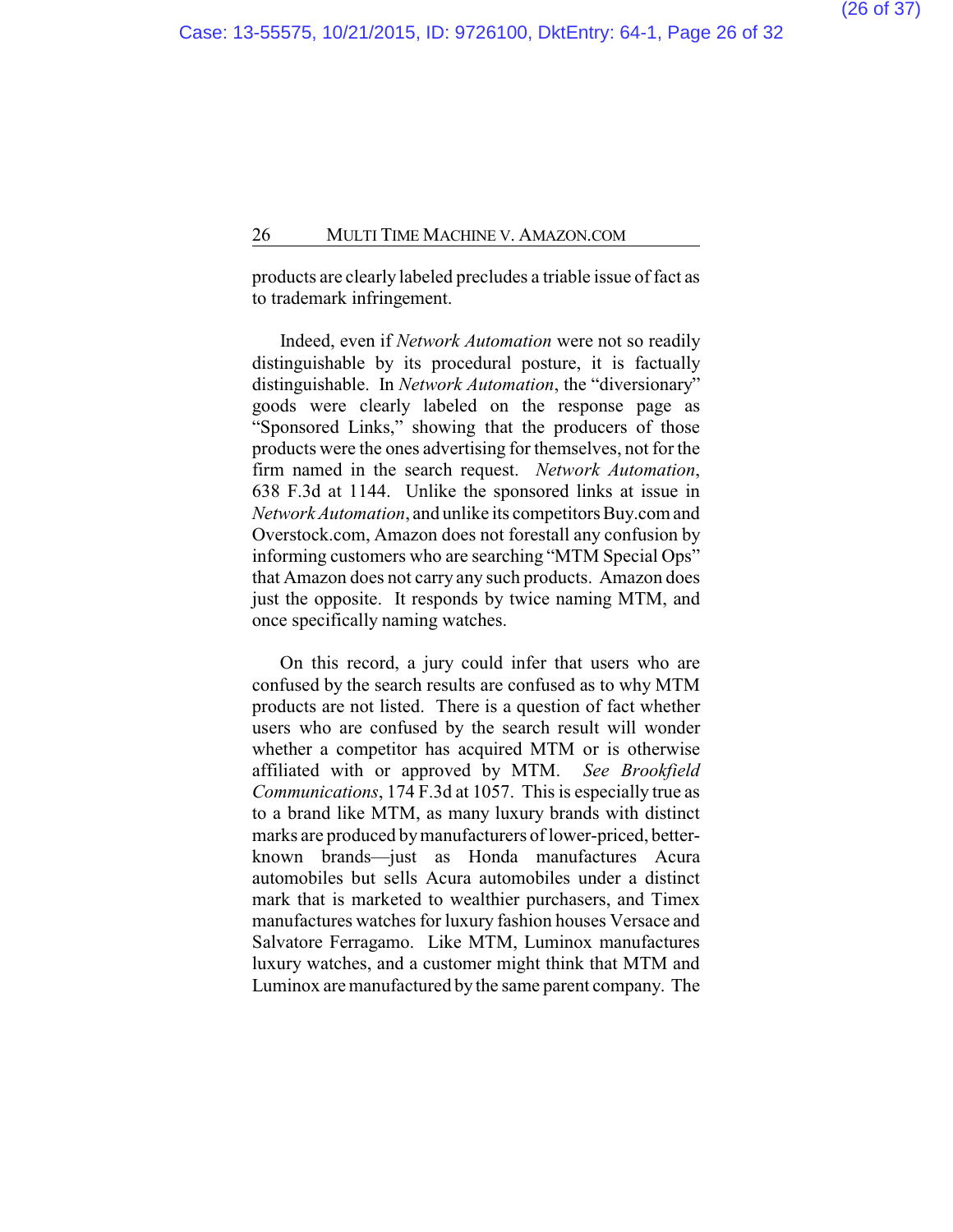possibility of initial interest confusion here is likely much higher than if, for instance, a customer using an online grocery website typed "Coke" and only Pepsi products were returned as results. No shopper would think that Pepsi was simply a higher end version of Coke, or that Pepsi had acquired Coke's secret recipe and started selling it under the Pepsi mark.

In any event, even as to expensive goods—for instance, pianos sold under a mark very similar to the famous Steinway and Sons brand's mark—the issue is not that a buyer might buy a piano manufactured by someone other than Steinway thinking that it was a Steinway. The issue is that the defendant's use of the mark would cause initial interest confusion by attracting potential customers' attention to buy the infringing goods because of the trademark holder's hardwon reputation. *Brookfield*, 174 F.3d at 1063 (citing *Grotrarian, Helfferich, Schulz, Th. Steinweg Nachf. v. Steinway & Sons*, 523 F.2d 1331, 1341–42 (2d. Cir. 1975)).

A jury could infer that the labeling of the search results, and Amazon's failure to notify customers that it does not have results that match MTM's mark, give rise to initial interest confusion. If so, a jury could find that Amazon customers searching for MTM products are subject to more than mere diversion, since MTM is not required to show that customers are likely to be confused at the point of sale. *Playboy Enterprises,Inc. v.NetscapeCommunications Corp.*, 354 F.3d 1020, 1025 (9th Cir. 2004).

Assuming arguendo that the majority properly found that Amazon's search results are clearly labeled, the majority extends its factual determinations further by determining that in this case, clear labeling outweighs the other eight factors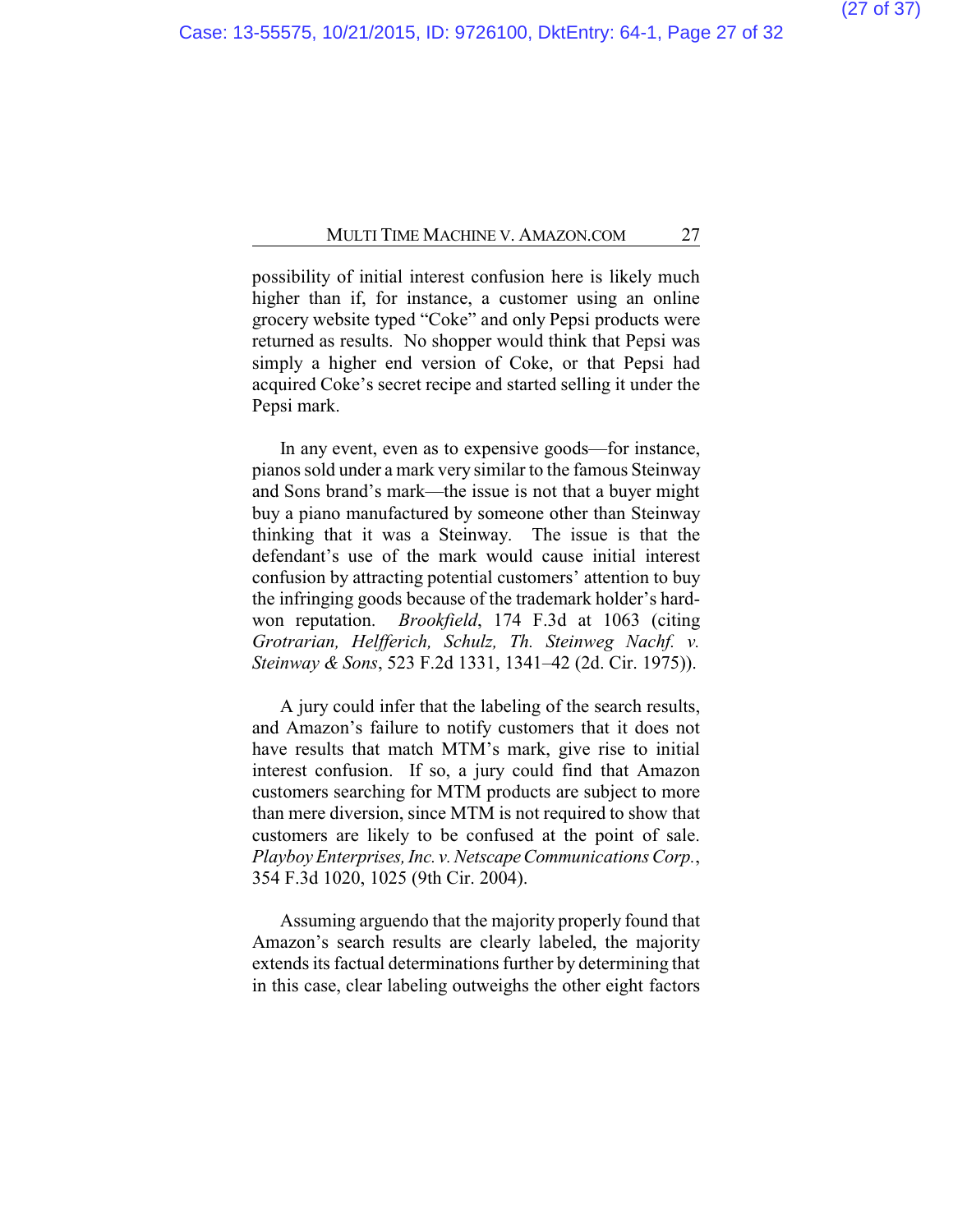considered in trademark suits, factors that remain the law of this circuit: (1) strength of the mark(s); (2) proximity or relatedness of the goods; (3) similarity of the marks; (4) evidence of actual confusion; (5) marketing channels; (6) degree of consumer care; (7) the defendants' intent; and (8) likelihood of expansion. *Network Automation*, 638 F.3d at 1145 (citing *AMF v. Sleekcraft Boats*, 599 F.2d 341, 348–49 (9th Cir. 1979)). To be sure, courts must be flexible in their application of the factors, as some may not apply in every case. *Playboy*, 354 F.3d at 1026. Here, for instance, the likelihood of expansion does not apply because both MTM and Amazon already sell luxury watches, so whether either is likely to expand its sales into the luxury watch market is not a question. However, where the *Sleekcraft* factors could tip in either direction, there is a jury question. *Fortune Dynamic, Inc. v. Victoria's Secret Stores Brand Management, Inc.*, 618 F.3d 1025, 1039 (9th Cir. 2010). Simply stating that the *Sleekcraft* factors do not favor the plaintiff, or don't bear on the clarity of the labeling, does not resolve the underlying factual question.

Having exercised its own judgment to determine that this presentation is not confusing, the majority purports to consider the *Sleekcraft* factors, though the opinion essentially states that some of the factors are *per se* irrelevant—for instance, as to the *Sleekcraft* factor, "strength of the mark," the majority assert that "under the circumstances of this case," the factor is unimportant because "Amazon clearly labels the source of the products it offers for sale." Slip op. at 20. By reiterating the conclusion at which it had already arrived, the majority ignores the factor and the fact-intensive analysis it entails. A mark's strength is a measure of how uniquely identified it is with a product or service, and therefore how deserving of trademark protection. *Fortune*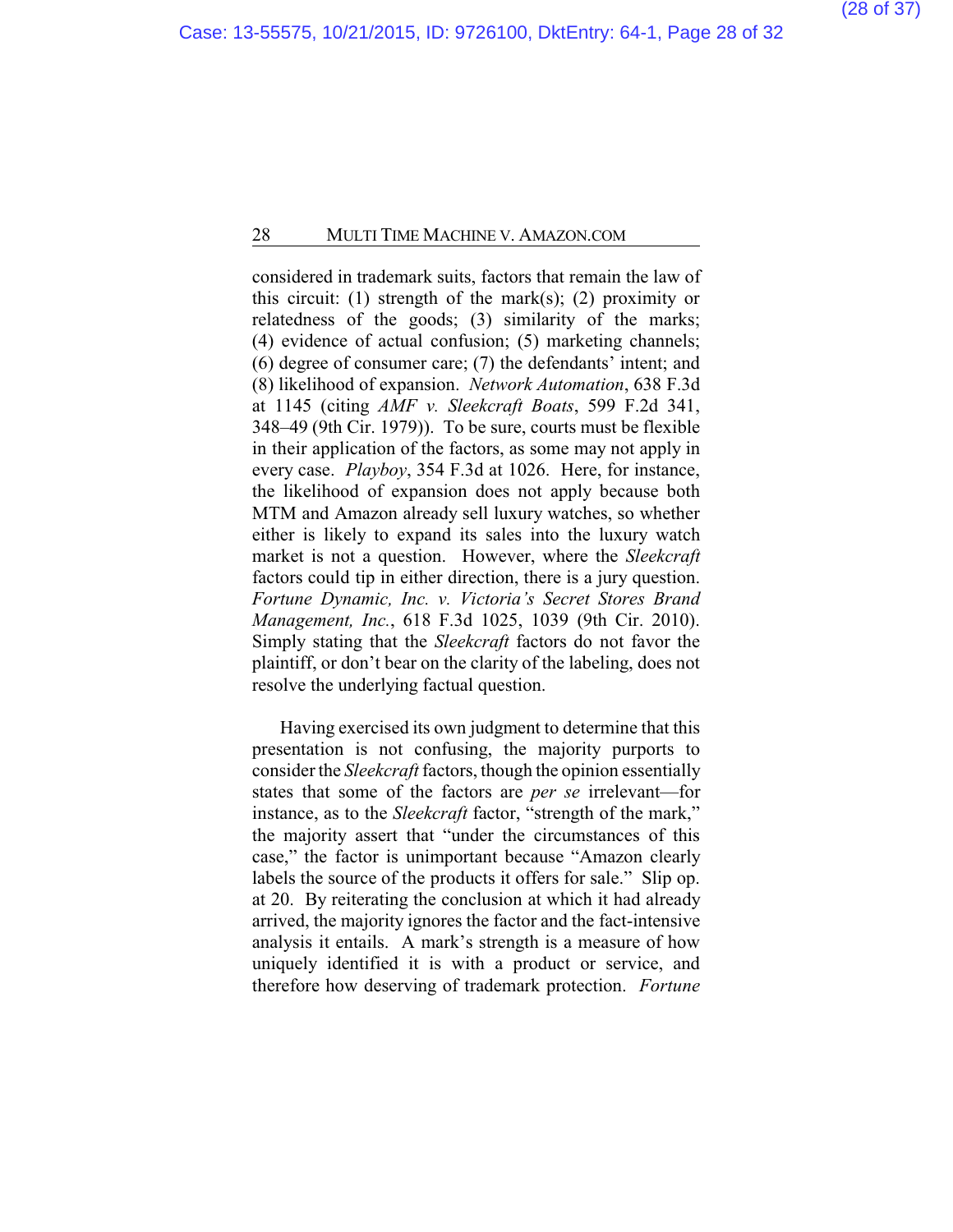*Dynamic*, 618 F.3d at 1032. "A mark's conceptual strength depends largely on the obviousness of its connection to the good or service to which it refers. The less obvious the connection, the stronger the mark, and vice versa." *Id*. at 1032. Conceptual strength is considered along a continuum, and in this circuit, marks may be classified as falling into one of five categories, from conceptually weak to conceptually strong: generic, descriptive, suggestive, arbitrary, or fanciful. *Fortune Dynamic*, 618 F.3d at 1033. Whether a mark is descriptive or suggestive is a question of fact. *Id*. at 1034. In an infringement suit, "the distinction [between a descriptive and suggestive mark] is important because if the mark is suggestive, there is a stronger likelihood that the 'strength of the mark' factor favors the [plaintiff]." *Id.* Here, the phrase "MTM Special Ops" requires "a mental leap from the mark to the product," because the phrase does not expressly refer to watches. *Fortune Dynamic*, 618 F.3d at 1033. Indeed, by evoking elite military forces ("Special Ops"), the goods suggested by the phrase are as likely to be protective gear, binoculars, weapons, or boots as they are watches. A jury could find that the mark is suggestive and conceptually strong because it does not obviously refer to watches, or that it is merely descriptive because the watches are made in a military style. Either way, the weight of the evidence is a question of fact, and there is a genuine issue of fact as to the conceptual strength of the mark. As in *Fortune Dynamic*, "a jury should assess the conceptual strength of [plaintiff's] mark in the first instance." 618 F.3d at 1033. However, the majority simply brushes off the question as irrelevant "under the circumstances." The circumstances surrounding the case are questions of fact, not law, and should be given to a jury to determine.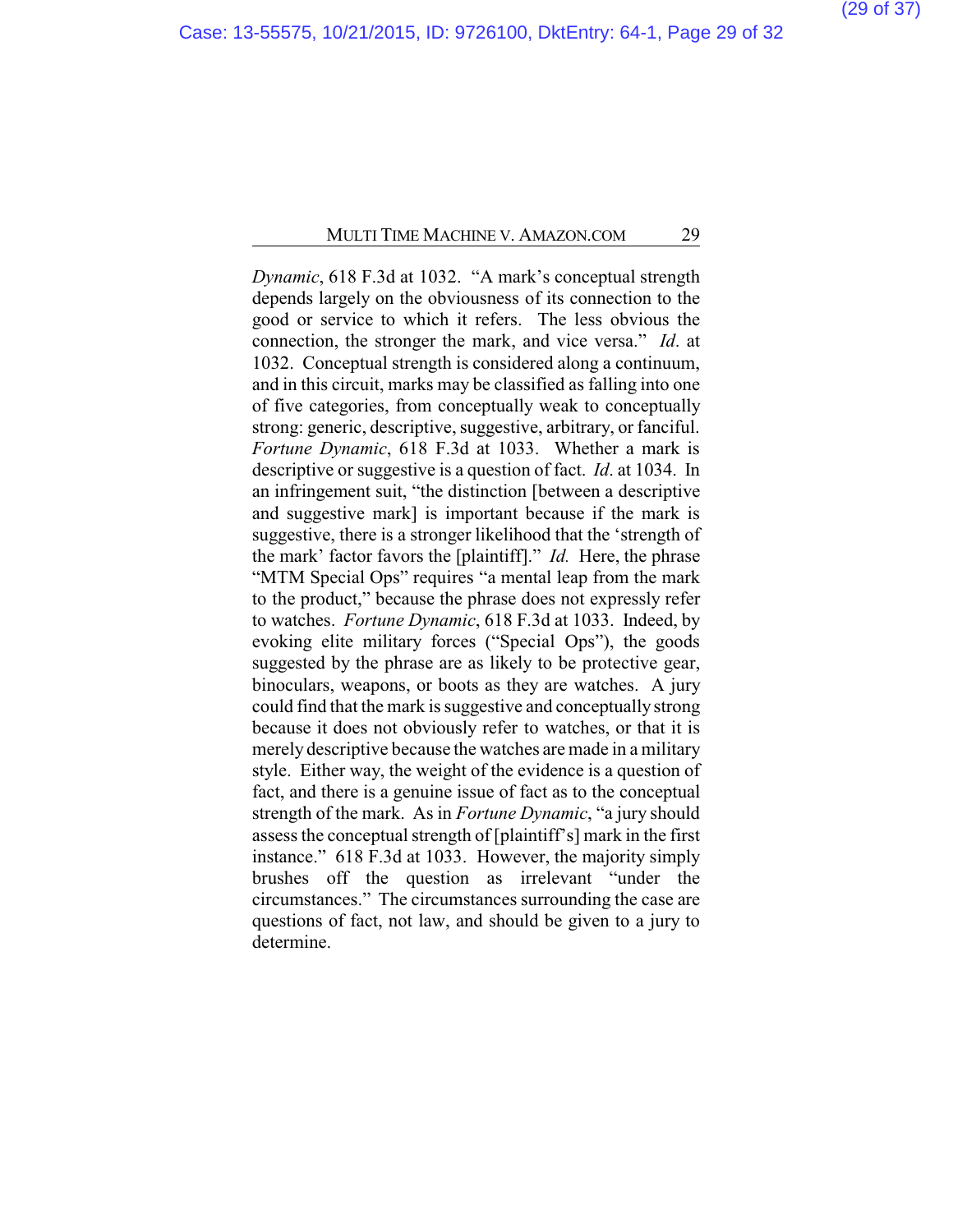Similarly, the majority finds that Amazon's intent weighs in favor of Amazon. A defendant's intent is relevant because a "defendant's intent to confuse constitutes probative evidence of likely confusion." *Playboy*, 354 F.3d at 1029. MTM submitted evidence that Amazon vendors and customers had complained to Amazon because they did not understand why they received certain non-responsive search results when they searched for products that are not carried by Amazon. The evidence showed that Amazon employees did not take action to address the complaints by explaining to the public how its search function works.**<sup>4</sup>** One Amazon employee noted that explaining BBS to the public might draw customers' and vendors' unwanted scrutiny to the matter. Amazon did not disclose to shoppers that its search function responds to customer behavior.

As in *Playboy*, this evidence suggests, "at a minimum, that defendants do nothing to alleviate confusion . . . Although not definitive, this factor provides some evidence of an intent to confuse on the part of defendants." *Playboy*,

**<sup>4</sup>** Amazon's search algorithm responds to its customers' behavior using a Behavior Based Search ("BBS") technology, which uses data aboutwhat customers view and purchase after searching certain terms. Amazon does not program the terms; the function responds solely to customer behavior. If enough customers search for a certain keyword, "X," and then look at or purchase another product "Y," even if X and Y are not obviously related, future customers who search for X may receive search results including Y. But the BBS function is not solely responsible for the search results. The results list also includes matches based on a search of terms on Amazon's pages—for instance, streaming video of a show called Special Ops Mission may be called up. Whether a particular result appears because of BBS or a traditional search of matching terms is not evident from the matches, and the relevant products (which are based on search terms) and recommended products (based on BBS) are mingled together.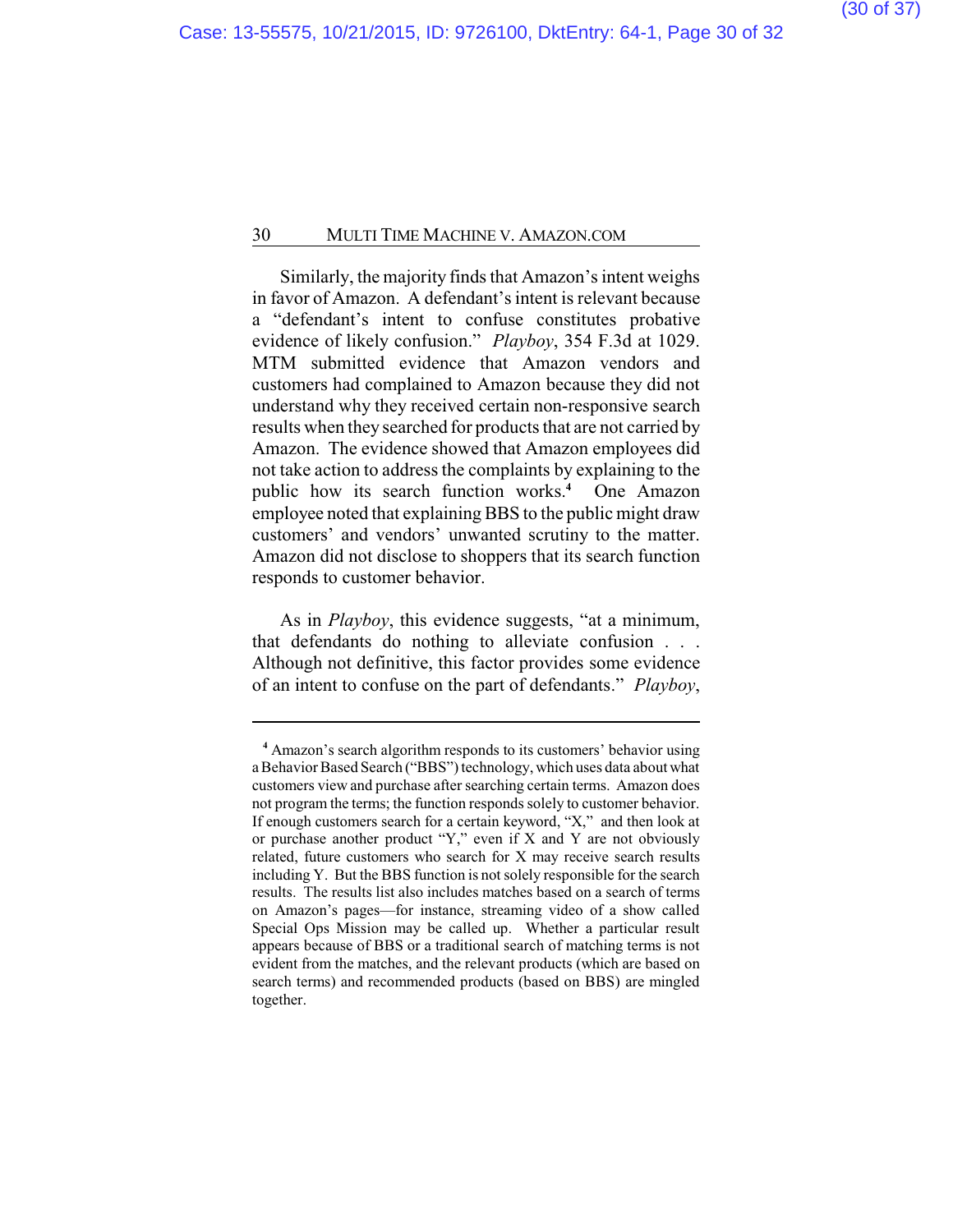354 F.3d at 1029. From evidence that "Earth's most customer-centric company" took no action on these complaints, a jury could infer that Amazon intended to confuse its customers.

The majority ignores this evidence on the basis of its conclusion that Amazon created a page with clearly labeled wares, and further concludes that Amazon must not have intended to confuse customers, or its page would not be clearly labeled. Slip op. at 19–20. However, to conclude that there is no triable issue of fact, the majority may not overlook or ignore evidence to the contrary in the record, or assume that a jury would weigh evidence the same way that the panel does.

Finally, the majority repeatedly states that not only does Amazon clearly label its products, but there is no evidence of actual confusion. Assuming arguendo that there is no evidence from which a jury could infer actual confusion,**<sup>5</sup>** the absence of actual confusion is not dispositive of whether there is a genuine issue of fact. Where evidence of actual confusion is submitted, it is "strong support for the likelihood

**<sup>5</sup>** Amazon submitted evidence that purports to show that no customers were confused, because customers who searched for "Luminox" were 21 times as likely to purchase a Luminox watch as were customers who searched for "MTM Special Ops." It isn't surprising that customers who search for an item (Luminox watches) are more likely to buy that item than customers who did not search for it but searched for another product (MTM watches). However, a jury might view this purported evidence of no actual confusion as flawed because a user researching watches might initially be confused about the availability of MTM watches online and so not purchase a Luminox the same day. Further, some users did search for "MTM Special Ops" and purchase a competitor's watch the same day, which a jury could find probative of some confusion.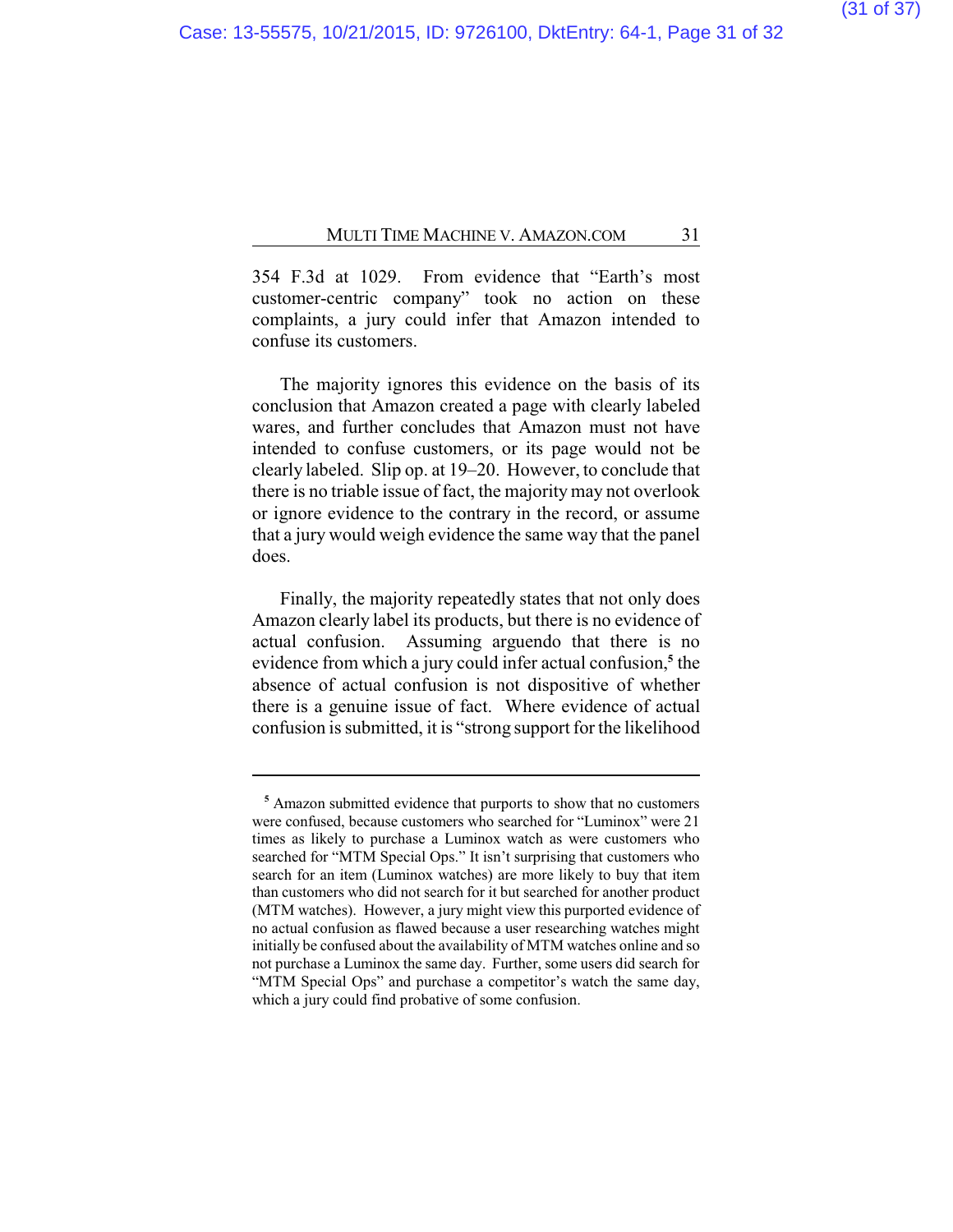of confusion." *Network Automation*, 638 F.3d at 1151. But actual confusion "is not necessary to a finding of likelihood of confusion under the Lanham Act. Indeed, proving actual confusion is difficult and the courts have often discounted such evidence because it was unclear or insubstantial." *Id*. A plaintiff need not show actual confusion to prevail.

Through its cursory review of the *Sleekcraft* factors and conclusory statements about clear labeling, the majority purports to apply this circuit's trademark law, and ignores the doctrine of initial interest confusion. In so doing, the majority today writes new trademark law and blurs the line between innovation and infringement.

More troubling, the majority ignores the role of the jury. Summary judgment law is an aid to judicial economy, but it can be so only to the extent that it comports with the Seventh Amendment. Were we to reverse and remand, MTM might well lose. The likelihood of that outcome is irrelevant to the question whether there is a genuine issue of fact. I respectfully dissent.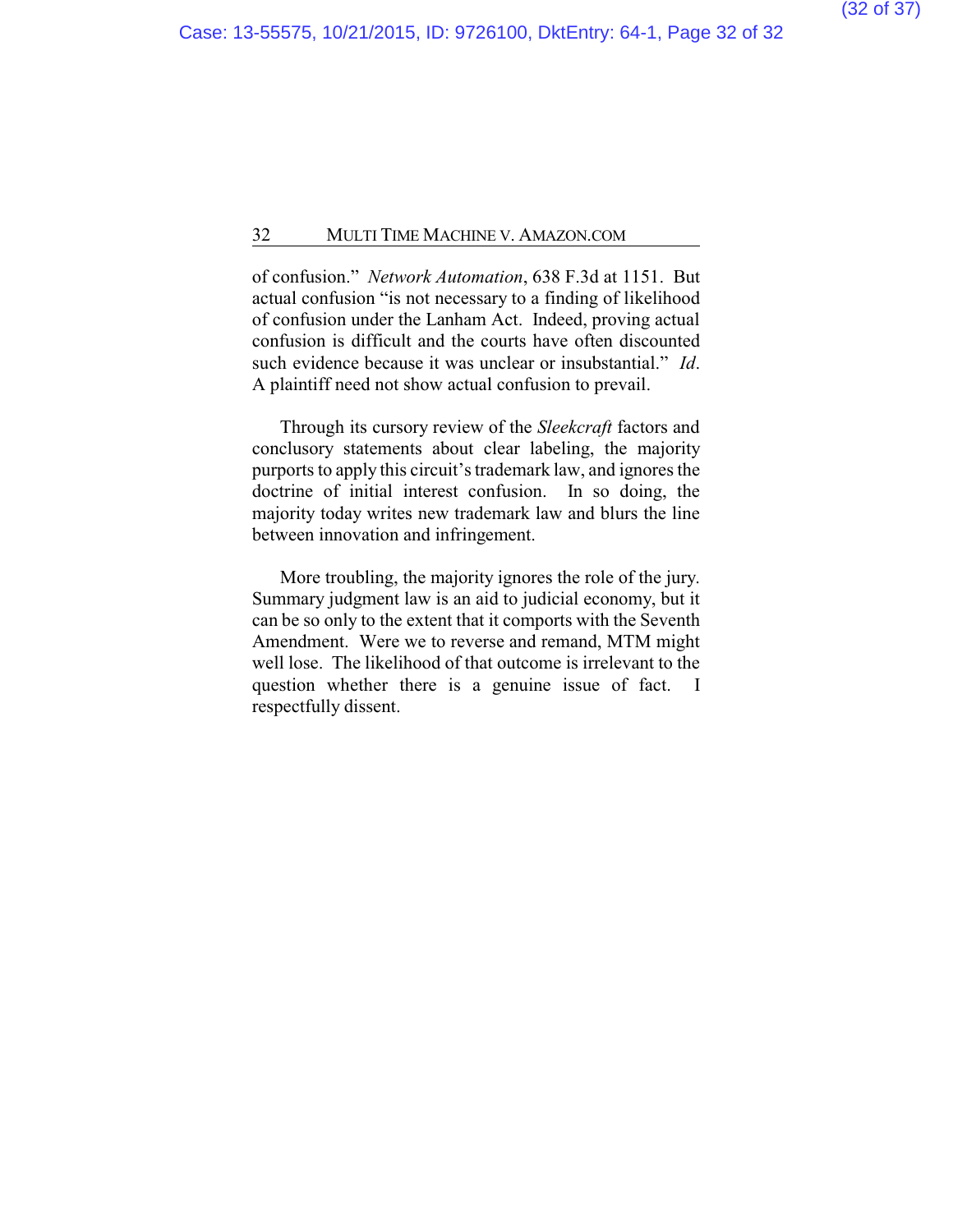# **United States Court of Appeals for the Ninth Circuit**

## **Office of the Clerk**

95 Seventh Street San Francisco, CA 94103

## **Information Regarding Judgment and Post-Judgment Proceedings**

## **Judgment**

This Court has filed and entered the attached judgment in your case. Fed. R. App. P. 36. Please note the filed date on the attached decision because all of the dates described below run from that date, not from the date you receive this notice.

## **Mandate (Fed. R. App. P. 41; 9th Cir. R. 41-1 & -2)**

The mandate will issue 7 days after the expiration of the time for filing a petition for rehearing or 7 days from the denial of a petition for rehearing, unless the Court directs otherwise. To file a motion to stay the mandate, file it electronically via the appellate ECF system or, if you are a pro se litigant or an attorney with an exemption from using appellate ECF, file one original motion on paper.

# **Petition for Panel Rehearing (Fed. R. App. P. 40; 9th Cir. R. 40-1) Petition for Rehearing En Banc (Fed. R. App. P. 35; 9th Cir. R. 35-1 to -3)**

## **(1) A. Purpose (Panel Rehearing):**

- A party should seek panel rehearing only if one or more of the following grounds exist:
	- A material point of fact or law was overlooked in the decision;
	- ► A change in the law occurred after the case was submitted which appears to have been overlooked by the panel; or
	- ► An apparent conflict with another decision of the Court was not addressed in the opinion.
- Do not file a petition for panel rehearing merely to reargue the case.

# **B. Purpose (Rehearing En Banc)**

• A party should seek en banc rehearing only if one or more of the following grounds exist: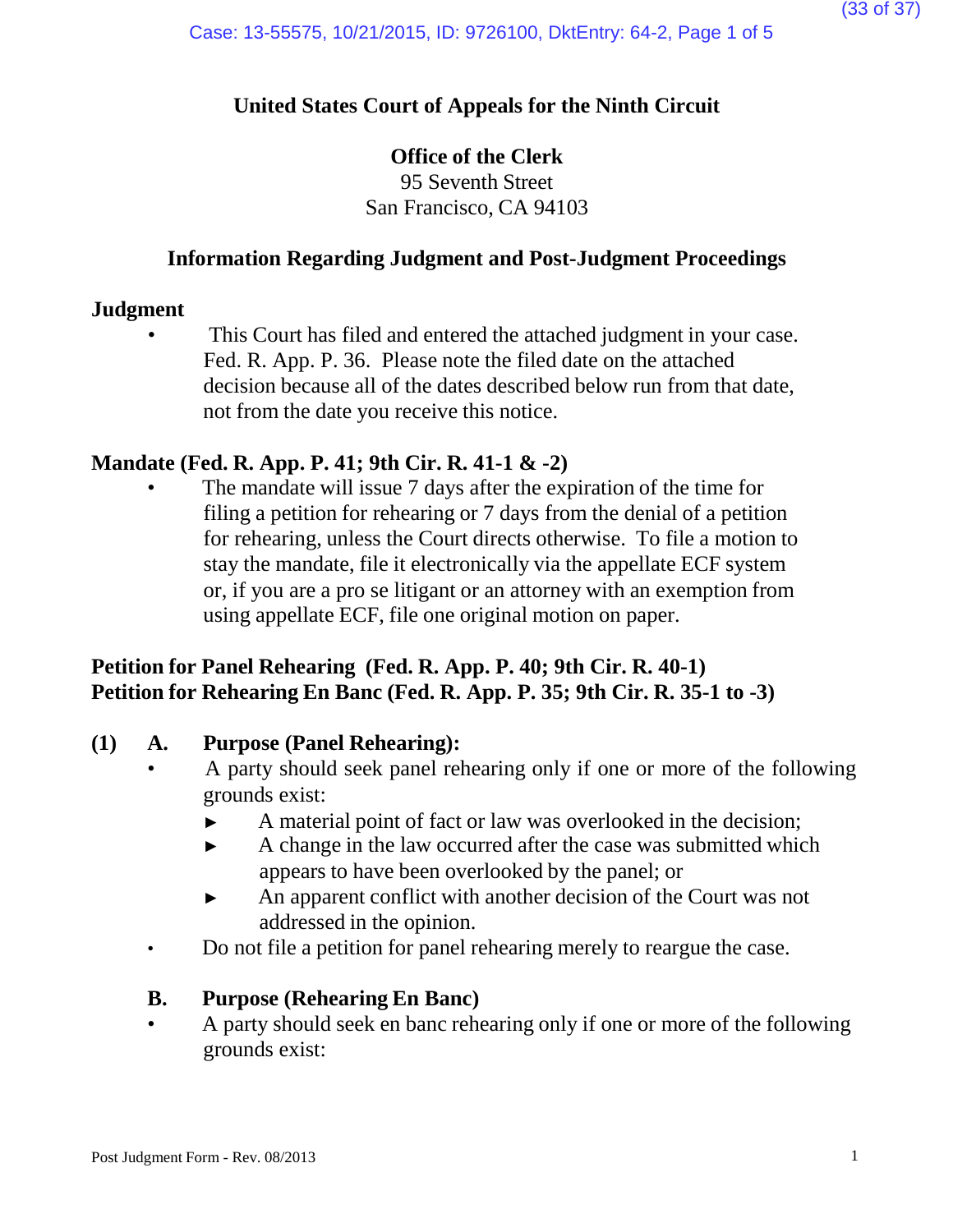- ► Consideration by the full Court is necessary to secure or maintain uniformity of the Court's decisions; or
- The proceeding involves a question of exceptional importance; or
- $\blacktriangleright$  The opinion directly conflicts with an existing opinion by another court of appeals or the Supreme Court and substantially affects a rule of national application in which there is an overriding need for national uniformity.

# **(2) Deadlines for Filing:**

- A petition for rehearing may be filed within 14 days after entry of judgment. Fed. R. App. P.  $40(a)(1)$ .
- If the United States or an agency or officer thereof is a party in a civil case, the time for filing a petition for rehearing is 45 days after entry of judgment. Fed. R. App. P. 40(a)(1).
- If the mandate has issued, the petition for rehearing should be accompanied by a motion to recall the mandate.
- *See* Advisory Note to 9th Cir. R. 40-1 (petitions must be received on the due date).
- An order to publish a previously unpublished memorandum disposition extends the time to file a petition for rehearing to 14 days after the date of the order of publication or, in all civil cases in which the United States or an agency or officer thereof is a party, 45 days after the date of the order of publication. 9th Cir. R. 40-2.

# **(3) Statement of Counsel**

• A petition should contain an introduction stating that, in counsel's judgment, one or more of the situations described in the "purpose" section above exist. The points to be raised must be stated clearly.

# **(4) Form & Number of Copies (9th Cir. R. 40-1; Fed. R. App. P. 32(c)(2))**

- The petition shall not exceed 15 pages unless it complies with the alternative length limitations of 4,200 words or 390 lines of text.
- The petition must be accompanied by a copy of the panel's decision being challenged.
- An answer, when ordered by the Court, shall comply with the same length limitations as the petition.
- If a pro se litigant elects to file a form brief pursuant to Circuit Rule 28-1, a petition for panel rehearing or for rehearing en banc need not comply with Fed. R. App. P. 32.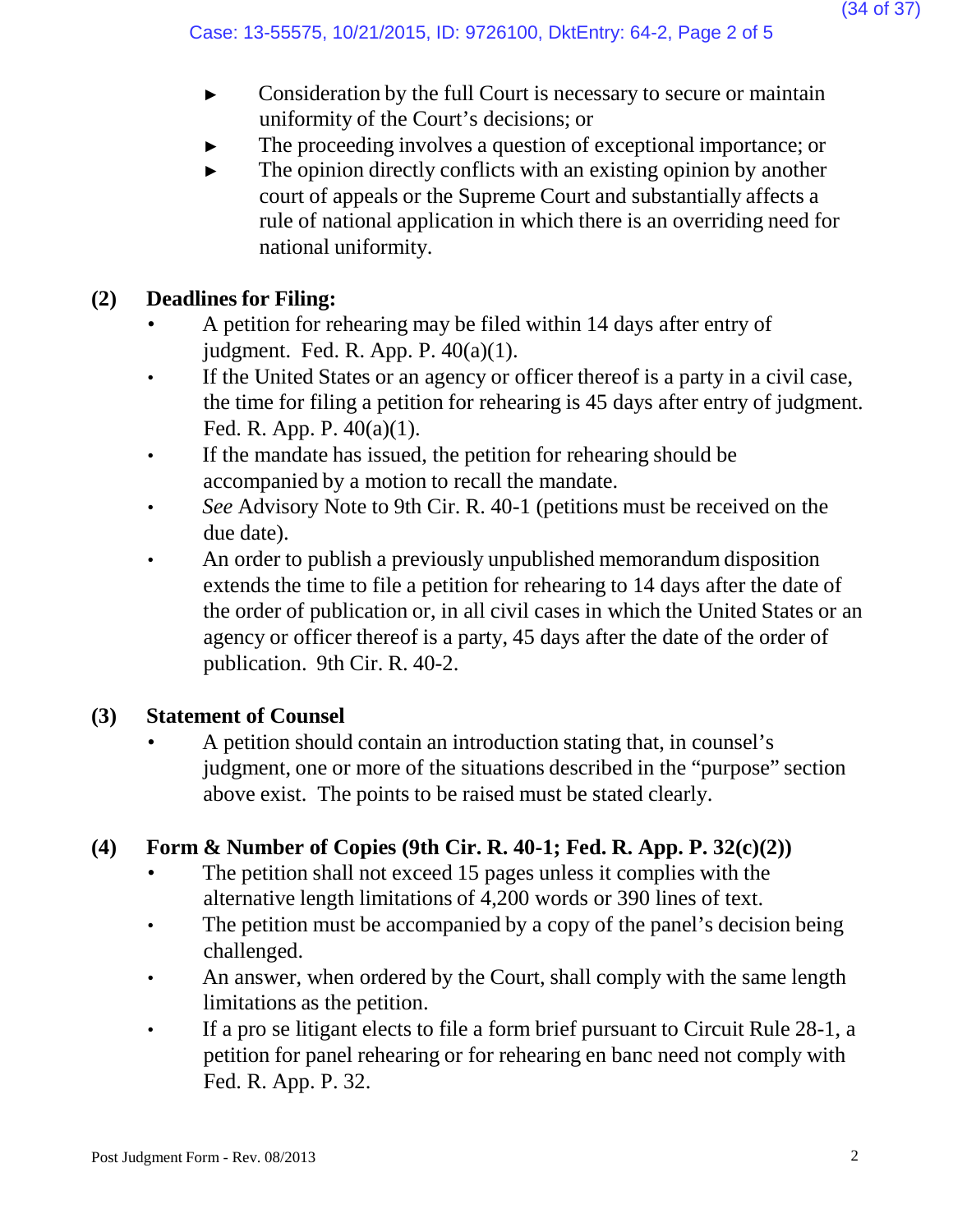Case: 13-55575, 10/21/2015, ID: 9726100, DktEntry: 64-2, Page 3 of 5

- The petition or answer must be accompanied by a Certificate of Compliance found at Form 11, available on our website at [www.ca9.uscourts.gov u](http://www.ca9.uscourts.gov/)nder *Forms.*
- You may file a petition electronically via the appellate ECF system. No paper copies are required unless the Court orders otherwise. If you are a pro se litigant or an attorney exempted from using the appellate ECF system, file one original petition on paper. No additional paper copies are required unless the Court orders otherwise.

# **Bill of Costs (Fed. R. App. P. 39, 9th Cir. R. 39-1)**

- The Bill of Costs must be filed within 14 days after entry of judgment.
- See Form 10 for additional information, available on our website at [www.ca9.uscourts.gov u](http://www.ca9.uscourts.gov/)nder *Forms.*

# **Attorneys Fees**

- Ninth Circuit Rule 39-1 describes the content and due dates for attorneys fees applications.
- All relevant forms are available on our website at [www.ca9.uscourts.gov u](http://www.ca9.uscourts.gov/)nder *Forms*  or by telephoning (415) 355-7806.

# **Petition for a Writ of Certiorari**

• Please refer to the Rules of the United States Supreme Court a[t](http://www.supremecourt.gov/) [www.supremecourt.gov](http://www.supremecourt.gov/)

# **Counsel Listing in Published Opinions**

- Please check counsel listing on the attached decision.
- If there are any errors in a published opinion, please send a letter **in writing within 10 days** to:
	- ► Thomson Reuters; 610 Opperman Drive; PO Box 64526; St. Paul, MN 55164- 0526 (Attn: Jean Green, Senior Publications Coordinator);
	- ► and electronically file a copy of the letter via the appellate ECF system by using "File Correspondence to Court," or if you are an attorney exempted from using the appellate ECF system, mail the Court one copy of the letter.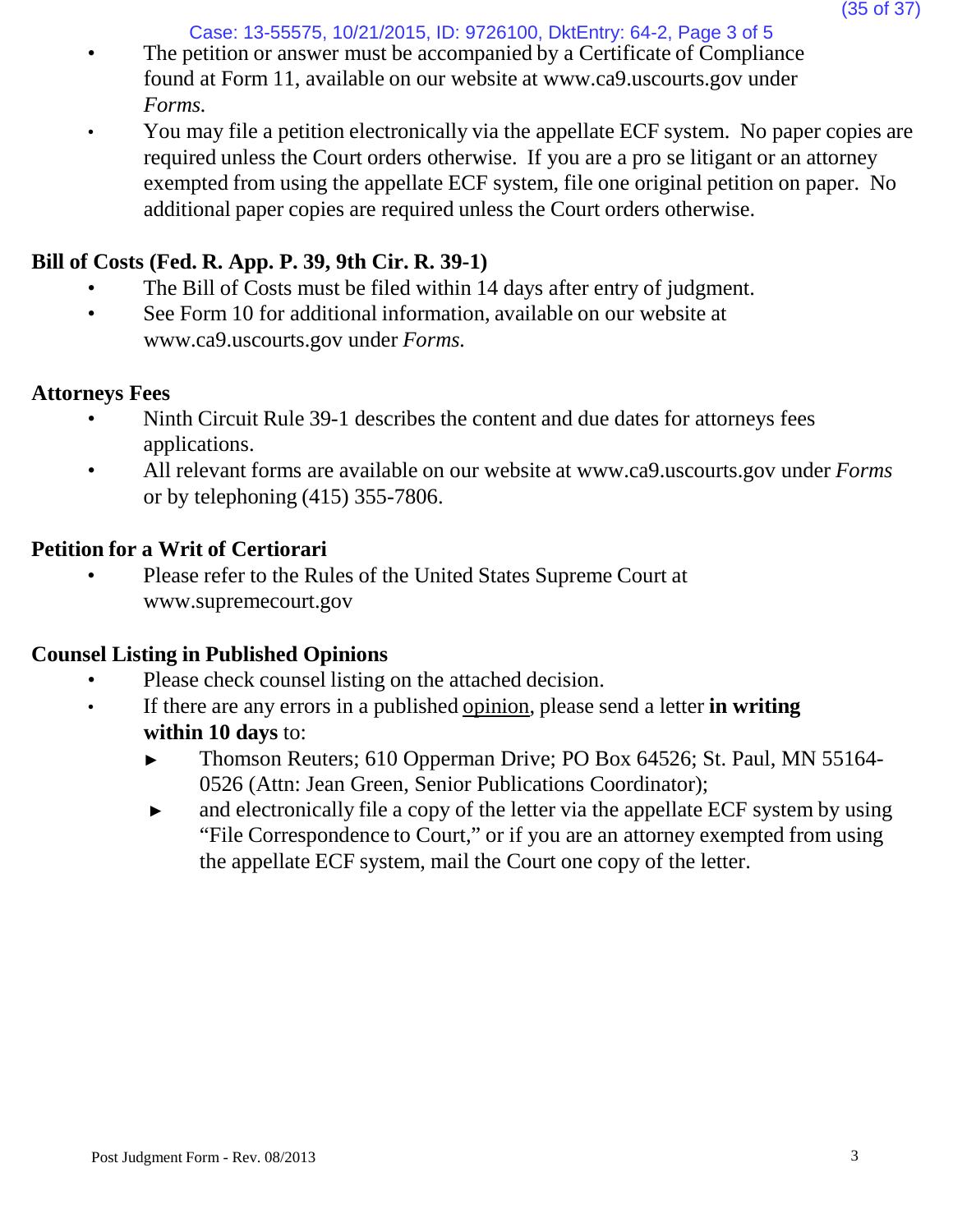## **United States Court of Appeals for the Ninth Circuit**

## **BILL OF COSTS**

This form is available as a fillable version at:

*http://cdn.ca9.uscourts.gov/datastore/uploads/forms/Form%2010%20-%20Bill%20of%20Costs.pdf*.

*Note:* If you wish to file a bill of costs, it MUST be submitted on this form and filed, with the clerk, with proof of service, within 14 days of the date of entry of judgment, and in accordance with 9th Circuit Rule 39-1. A late bill of costs must be accompanied by a motion showing good cause. Please refer to FRAP 39, 28 U.S.C. § 1920, and 9th Circuit Rule 39-1 when preparing your bill of costs.

|                                                            | $\mathbf{V}$ | 9th Cir. No. |
|------------------------------------------------------------|--------------|--------------|
| The Clerk is requested to tax the following costs against: |              |              |

| Cost Taxable<br>under FRAP 39,<br>28 U.S.C. § 1920,<br>9th Cir. R. 39-1 | <b>REQUESTED</b><br>(Each Column Must Be Completed) |                   |                    |                      | <b>ALLOWED</b><br>(To Be Completed by the Clerk) |                   |                   |                      |
|-------------------------------------------------------------------------|-----------------------------------------------------|-------------------|--------------------|----------------------|--------------------------------------------------|-------------------|-------------------|----------------------|
|                                                                         | No. of<br>Docs.                                     | Pages per<br>Doc. | Cost per<br>Page*  | <b>TOTAL</b><br>COST | No. of<br>Docs.                                  | Pages per<br>Doc. | Cost per<br>Page* | <b>TOTAL</b><br>COST |
| <b>Excerpt of Record</b>                                                |                                                     |                   | $\mathcal{S}$      | \$                   |                                                  |                   | \$                | \$                   |
| <b>Opening Brief</b>                                                    |                                                     |                   | $\mathcal{S}$      | \$                   |                                                  |                   | \$                | \$                   |
| <b>Answering Brief</b>                                                  |                                                     |                   | $\mathcal{S}$      | $\mathsf{\$}$        |                                                  |                   | $\mathbb{S}$      | \$                   |
| <b>Reply Brief</b>                                                      |                                                     |                   | $\mathbf{\hat{S}}$ | \$                   |                                                  |                   | $\mathbb{S}$      | \$                   |
| Other**                                                                 |                                                     |                   | \$                 | \$                   |                                                  |                   | \$                | \$                   |
|                                                                         |                                                     |                   | <b>TOTAL:</b>      | \$                   |                                                  |                   | <b>TOTAL:</b>     | \$                   |

\* *Costs per page*: May not exceed .10 or actual cost, whichever is less. 9th Circuit Rule 39-1.

\*\* Other: Any other requests must be accompanied by a statement explaining why the item(s) should be taxed pursuant to 9th Circuit Rule 39-1. Additional items without such supporting statements will not be considered.

Attorneys' fees **cannot** be requested on this form.